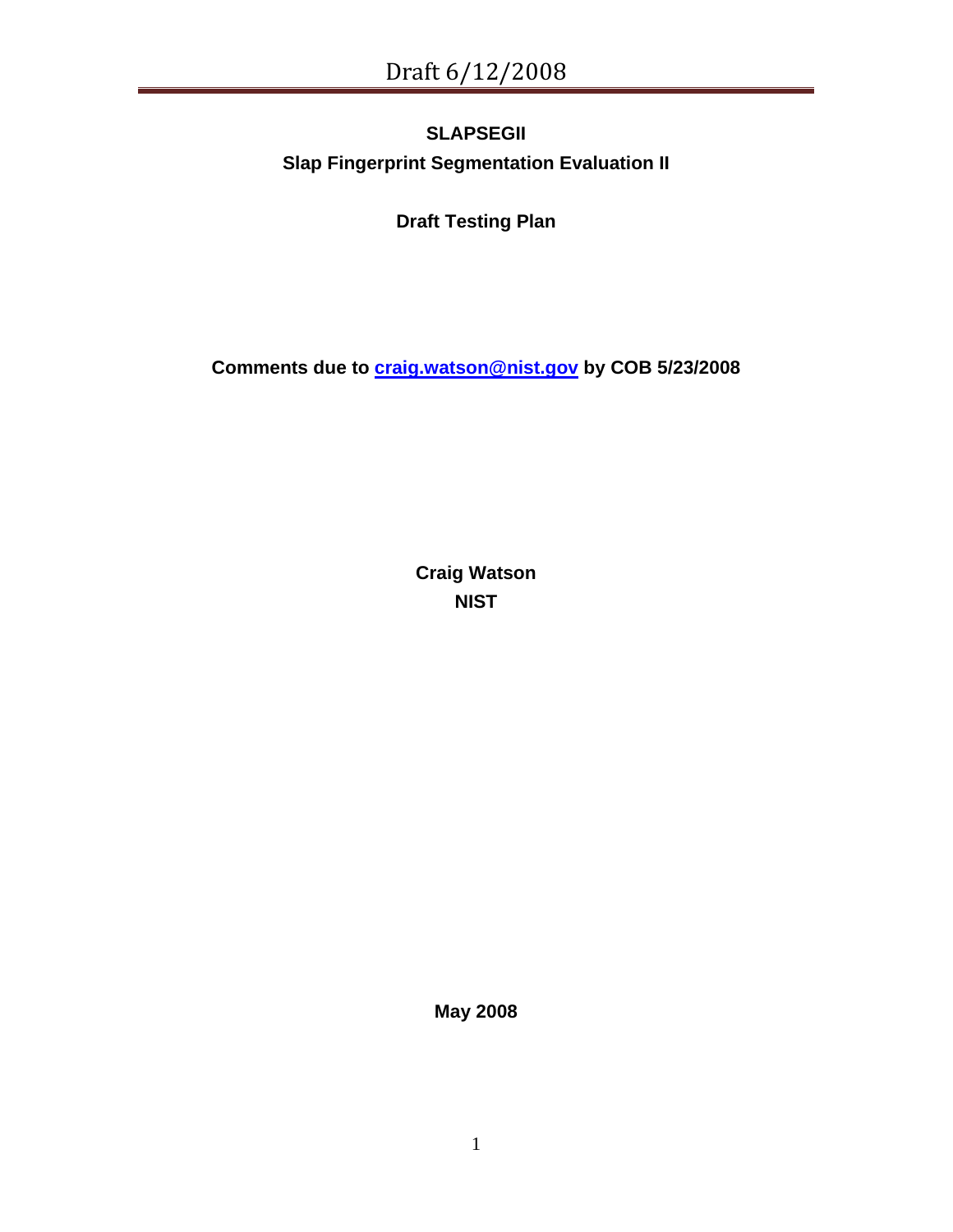# **Abstract**

In 2004, NIST conducted a fingerprint slap segmentation study [[1\]](#page-22-0) to assess the state-of-the-art in fingerprint segmentation technology. Given the development of new technology it has become necessary to reassess the current state-of-the-art of segmentation algorithms. SlapSegII will give providers of this technology the opportunity to participate multiple times as their technology improves and compare their results to previous results on a fixed standard database. The SlapSegII testing strategy, evaluation data, and measure of successful segmentation are discussed in detail in this testing plan.

# **1. Introduction/Background**

Fingerprint data is collected and maintained in the form of Ten-print cards or Identification Flats (ID Flats). Traditional Ten-print cards are comprised of the rolled impressions of the ten fingers as well as four slap impressions: the left slap (four fingers of the left hand), the right slap (the four fingers of the right hand) and the thumb slap (the left and right thumbs). Slaps are taken by pressing the four fingers of one hand onto a scanner or fingerprint card simultaneously. The Tenprint card slaps whether scanned inked cards or live-scan capture are also referred to in this document as 2 inch data which refers to the height of the capture area for the fingerprint slaps. ID Flats are Ten-print fingerprint records which are constructed by capturing three discrete impressions: left slap, right slap, and both thumbs together. For this document the ID Flats are data that was captured on new live-scan devices that use a larger platen that is 3 inches in height so this data is also referred to as 3 inch data.

Currently the Federal Bureau of Investigation (FBI) receives the majority of their fingerprint submissions electronically from live-scan devices, however, hundreds of millions of legacy fingerprint transactions are stored that were originally taken on paper cards and electronically converted. The Department of State (DOS) and Department of Homeland (DHS) US-VISIT program are migrating from 2 finger capture to 10 print ID Flats capture so the ability to evaluate and improve segmentation technology on this type of data will have a significant impact on those agencies.

# **2. Purpose of Slap Fingerprint Segmentation (SlapSeg)**

Slap fingerprints are noted for the speed at which they can be documented and processed. However, a slap record is an image of multiple fingers. Fingerprint images must be matched against individual fingerprint images, not an image of a group of fingers. Thus, it is necessary to quickly and accurately separate, or segment, the grouped image of prints into individual fingerprint images which can be used for matching.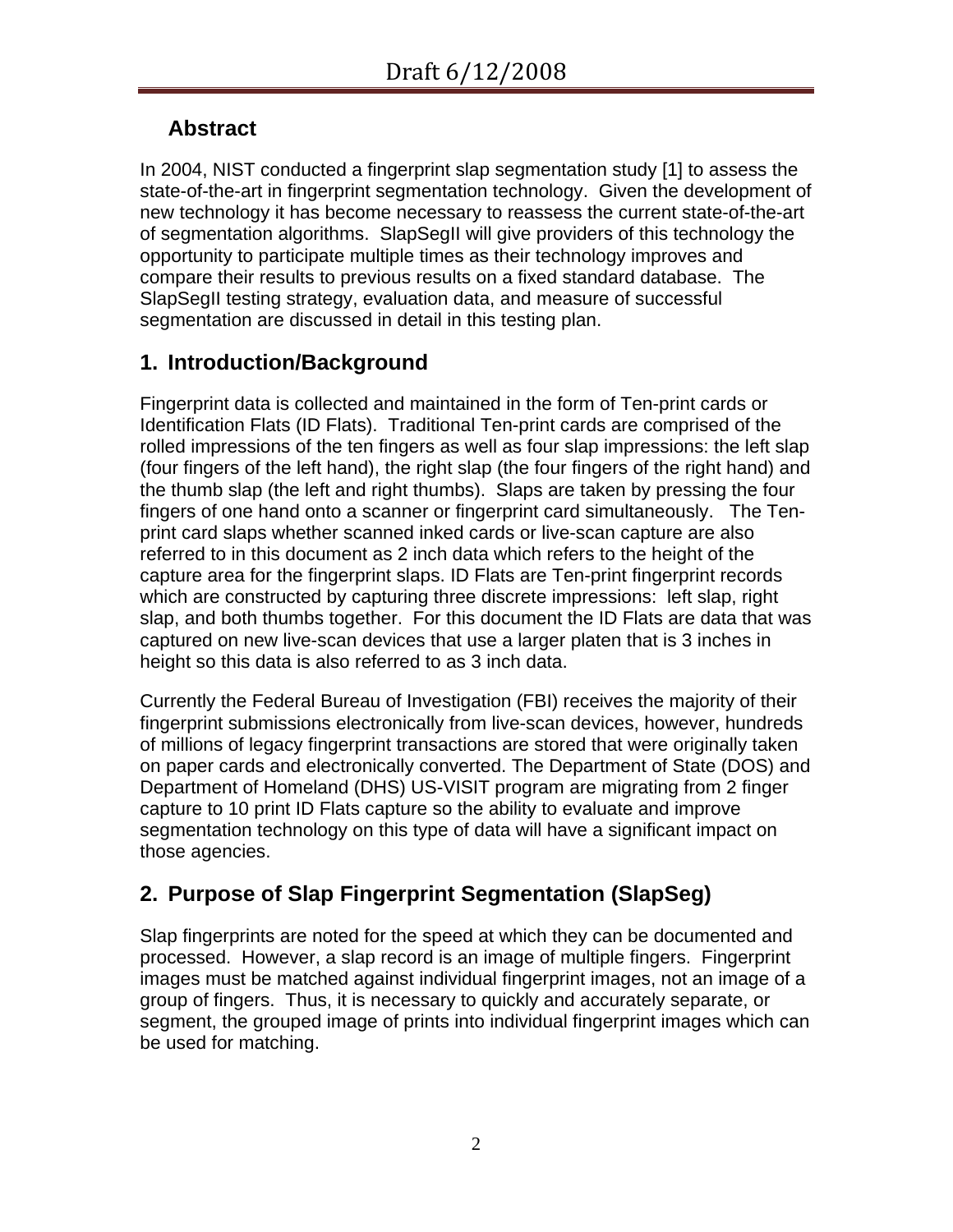# **2.1. Definition**

Slap segmentation is the process by which a single image containing four fingerprint images is divided into four images of the individual fingers or by finding the fingerprint segmentation positions and using them to separate the image into individual images at a later date. The term fingerprint segmentation positions refer to the expected positions of each of the four fingers and thumb of each hand relative to an adjacent finger of the hand. The fingerprint segmentation positions are defined in the ANSI/NIST-ITL 1-2007 data transmission standard (type-14 record) [[4](#page-22-1)] for non-rotated segmentation boxes as the x-coordinate of the left and right edge and the y-coordinate of the top and bottom edge of the segmentation box. For rotated fingerprint images, segmentation positions are the x,y coordinates of the four corners of the rotated segmentation box. For this evaluation they will be in the follow order: top-left corner, top-right, bottom-left, and bottom-right. Fingers are conventionally numbered as positions 1 and 6 (thumbs on the right and left hands, respectively), 2 and 7 (index fingers), 3 and 8 (middle fingers), 4 and 9 (ring fingers), and 5 and 10 (small fingers). Accurately labeling each finger is imperative for future matching efforts as well as the ability to correctly detect when fingers are not present in the image.

# **2.2. Issues**

Slap segmentation can prove difficult due to a variety of scenarios. The most common challenge scenarios include fingerprints that are not clearly separated in an image, a fingerprint which appears as multiple images in a slap, background noise, the "halo" effect, and rotation. Many of these problems are the same as those that existed in the SlapSeg04 evaluation but the use of newer 3 inch platen capture devices can reduce problems such as finger spacing and rotation.

<span id="page-2-0"></span>

**Figure 1. Middle fingers touching in slap.**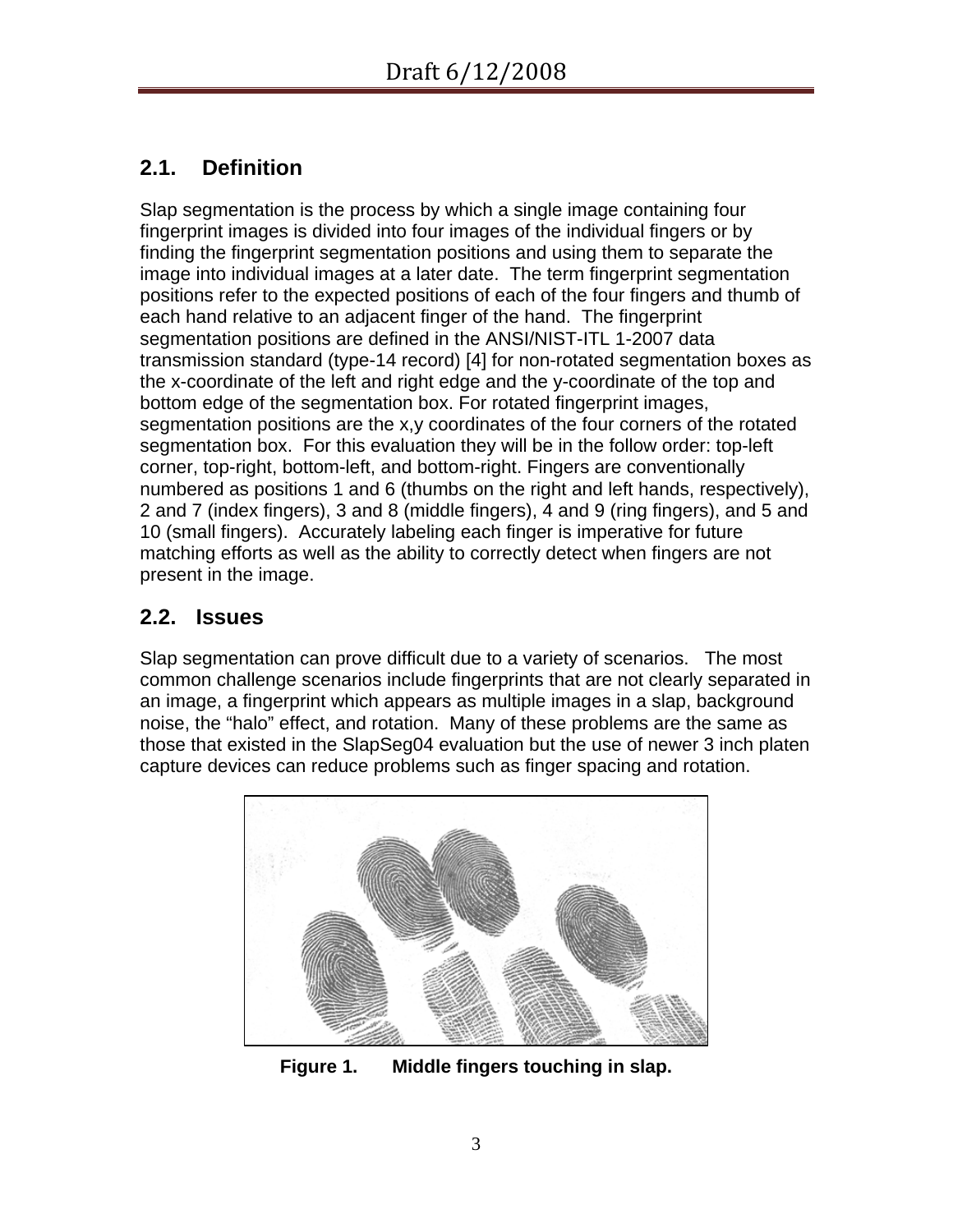Slap segmentation can be adversely affected by fingers that are not clearly separated in an image (See [Figure 1\)](#page-2-0), which could be due to finger placement at the time of capture. It is also possible that two neighboring fingerprints may have been over inked or too wet/oily at the time of capture, in which case a down sampling or an improper threshold may result in the fingerprints being detected as single component. However, the single component should not be split solely due to the large width of the detected component. The preferred method for splitting the component depends on the width of the component, the number of components detected, and the geometric relationship of the component to the other components.

At the opposite end of the spectrum, an excessively dry or under inked finger or a fingerprint captured using uneven pressure may be detected as several components due to down sampling or improper thresholding. (See [Figure 2\)](#page-3-0). Whether to merge or delete these components depends on the relationship between each sub component and the rest of the components. Segmentation algorithms often use contrast equalization to enhance ridge detail and allow for better segmentation. Though this process can sometimes improve the matching quality of the segmented fingerprint, it sometimes has the opposite effect. However, SlapSegII will not judge the effect these changes have to fingerprint image's quality in regards to matching as SlapSegII will focus on segmentation, not matching.

<span id="page-3-0"></span>

**Figure 2. Low Contrast slap image.**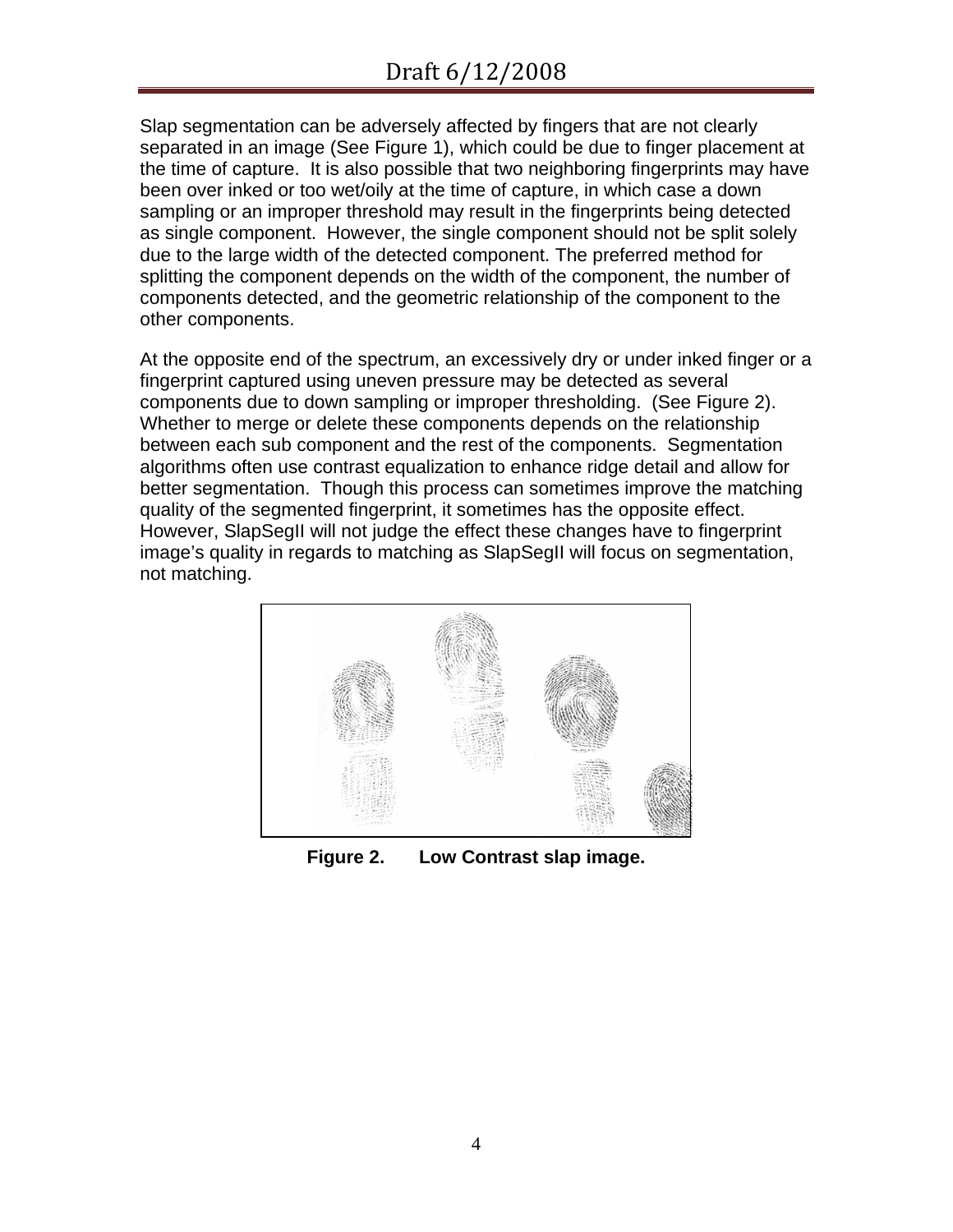Background noise such as extraneous print lines, printed letters, smudges, etc near the boundary of the slap print pose an additional challenge for segmentation. (See [Figure 3.](#page-4-0)) "Noise", which may also be caused by dirt on the platen surface of the scanner, is most problematic in low contrast images.



**Figure 3. "Noisy" slap image.** 

<span id="page-4-0"></span>The "Halo" affect can make segmentation difficult as it introduces noise to the image. (See [Figure 4](#page-4-1).) The "Halo" affect is a moisture build up on platen surface of the scanner due to temperature variations (i.e. a warm hand being placed on a cool scanning surface).

<span id="page-4-1"></span>

**Figure 4. Moisture/Condensation on the platen surface.**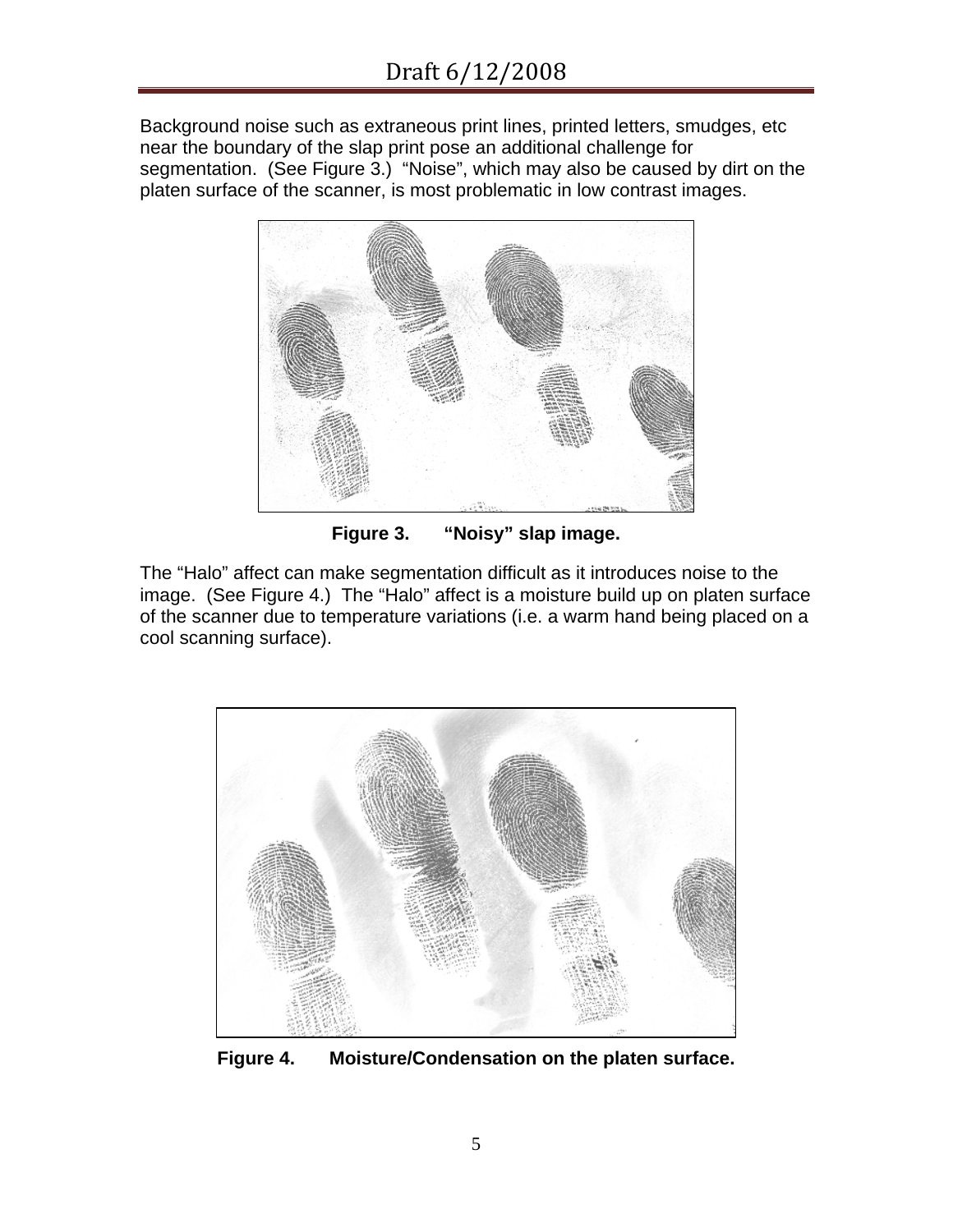Image rotation poses an additional problem when a scanner with a two inch high scanning surface is used, as well as in some older paper data which has been scanned electronically. (See [Figure 5.](#page-5-0))



**Figure 5. Slap rotation.** 

<span id="page-5-0"></span>Amputated fingers could also pose a problem during the segmentation process. Livescan capture devices should correctly identify this problem during the enrollment process, however older devices may not have captured this information and electronically converted fingerprint cards may not have the proper flags for amputation. The segmentation software may incorrectly segment an image based on missing or amputated fingers.

Often the right and left little finger are not captured or only partially captured during the slap enrollment process. Vendors may fail to find these partial little fingers or have trouble processing transactions without little fingers. While this is actually a livescan capture issue versus a segmentation issue, the resulting image can pose challenges to the segmentor.

# **3. SlapSeg 2004**

SlapSeg04 [\[1](#page-22-0)] was conducted to assess the accuracy of existing slap segmentation algorithms in segmenting slap fingerprint images into individual fingerprint images, using a variety of operational-quality slap fingerprints. The study was conducted by the National Institute of Standards and Technology (NIST) on behalf of the Department of Justice (DOJ) Justice Management Division (JMD), IDENT/IAFIS Integration Project, with the support of the US-VISIT Program Office of the Department of Homeland Security (DHS) and the Federal Bureau of Investigation (FBI).

The study, which was conducted between October and December of 2004, used rolled images to match against the segmented slaps as the measure of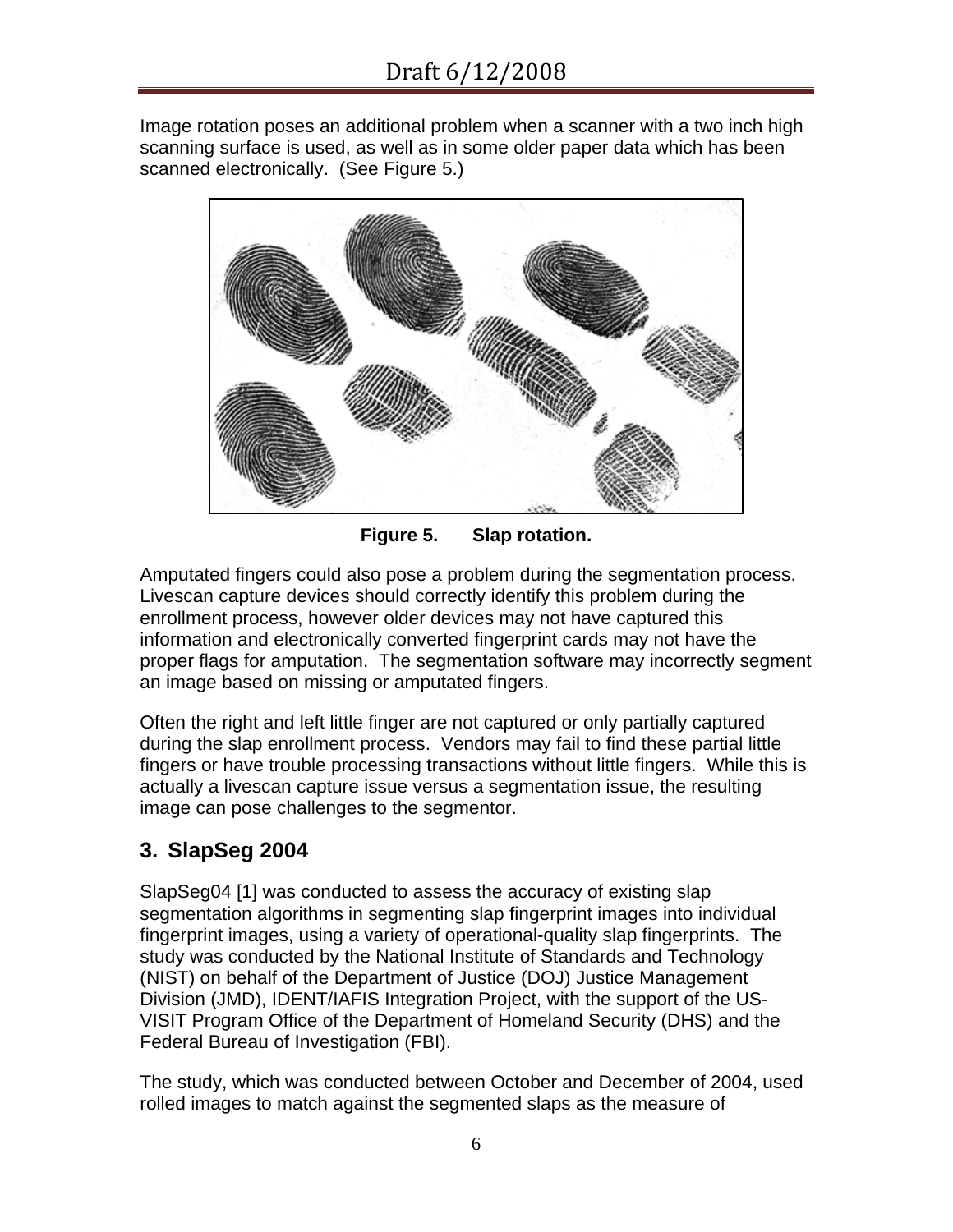segmentation success. This required manual checking to verify the results of each vendor as a low quality image may have segmented correctly without matching to the rolled image. The study examined records from about thirty thousand subjects from seven different operational datasets, none of which was three inch platen fingerprint data. SlapSeg04 incorporated several subtly different objectives including measurement of the accuracy of state-of-the-art slap segmentation software, assessment of the practicality of segmenting operational quality slap fingerprints, determination of the factors that cause slap segmentation and matching to fail, and assessment of the ability of segmentation algorithms to detect when segmentation was successful.

# <span id="page-6-0"></span>**4. SlapSegII**

SlapSegII will be conducted by NIST in order to provide the ability to assess the current state-of-the-art in slap segmentation technology. SlapSegII will give vendors the opportunity to participate multiple times as their technology improves and compare their results to previous results on the same dataset.

The study is sponsored by the FBI and DOS. The sponsors require the ability to test on large volumes of Sensitive But Unclassified (SBU) data. The FBI is accepting submissions consisting only of slap data, while DOS/DHS are currently migrating from 2 finger captures to ten finger captures for its US-VISIT program. The most efficient method for capturing ten fingers is slap images. Thus the sponsors will benefit from knowing what the current state of the art is in slap segmentation technology. Vendors will also benefit from the study as they will gain the knowledge of how their segmentation implementation will perform on a large dataset of operational quality law enforcement data. Thus, the study can prove extremely critical for improving segmentation technology.

# **4.1. Testing Strategy**

NIST intends to use a measure of successful slap segmentation for SlapSegII that requires minimal manual verification of segmented slaps and does not rely on the ability to match segmented slap images. This success measure is based on comparing segmentor output with "ground truth" segmentation coordinates. In order to prove effective, it is imperative to have a controlled test location, submission process, and validation data, as well as a clear understanding of the input and expected output.

# **4.2. Test Location**

All testing will be conducted at the NIST laboratory in Gaithersburg, MD. The lab responds to needs for measurement methods, tools, data, and technology. NIST researchers collaborate with colleagues in industry, academic institutions, and other government agencies. The result is research that advances the nation's technology infrastructure and is needed by U.S. industry to continually improve technology and services.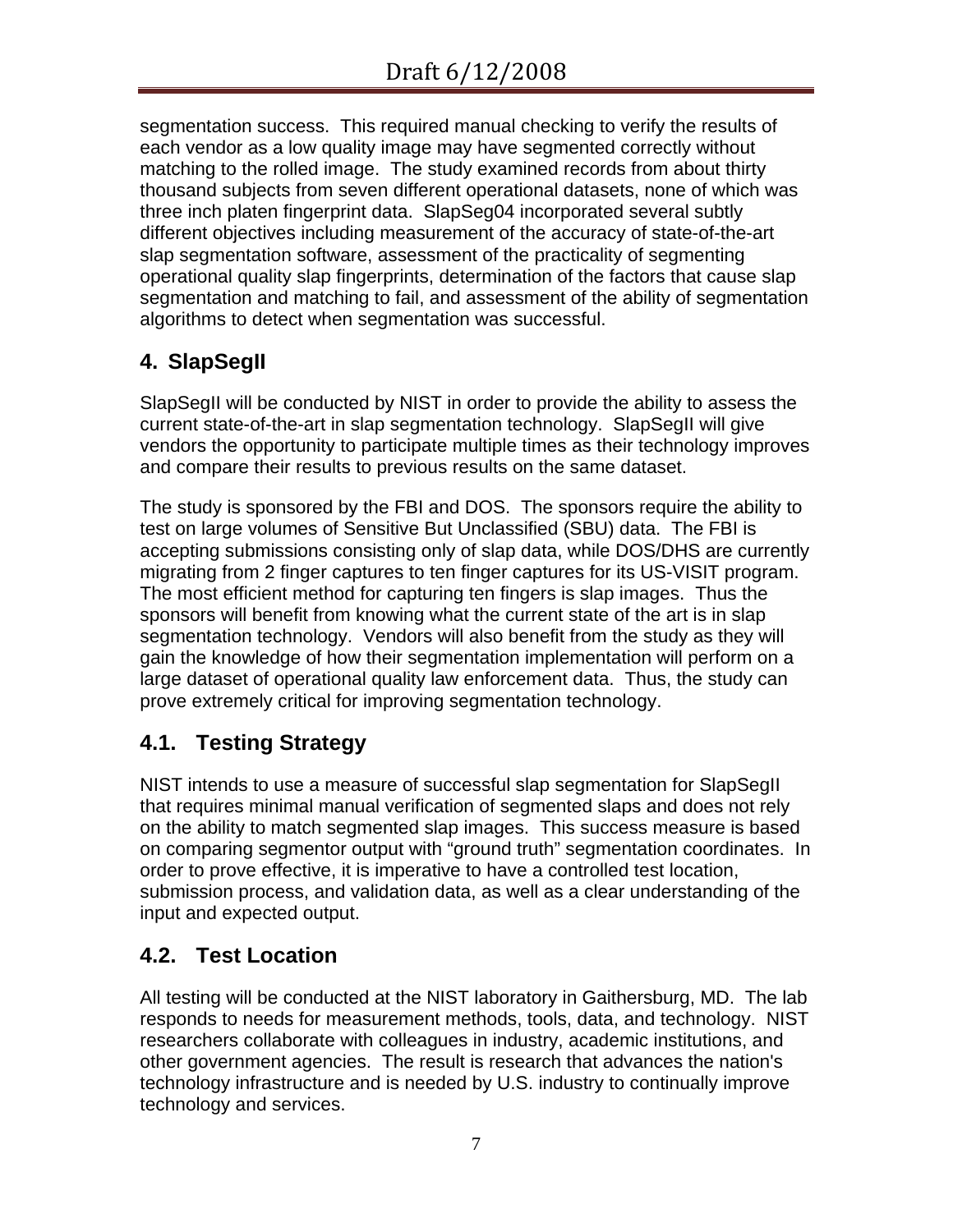# **4.3. Who Should Participate**

Makers of commercially available slap fingerprint segmentation software are invited to participate in the Slap Fingerprint Segmentation Evaluation II. In addition, companies, research organizations, or universities that have developed mature prototype or research slap fingerprint segmentation software are invited to participate. It is important to note that the segmentation software need not be "operational," nor a production system, nor commercially available. However, the system must, at a minimum, be a stable implementation capable of being "wrapped" (formatted) in the specification that National Institute of Standards and Technology (NIST) has published for this evaluation (Section [4](#page-6-0) of this document). Additionally, anonymous participation will not be permitted. The results of the evaluation of the software will be published with attribution to the participating organizations.

# **4.4. Submission Process**

In order to simplify the submission process, NIST will adhere to specific guidelines and processes for vendor submissions. NIST will write and maintain the control software. Vendors will submit compiled command line executables that do not use any graphical user interface (GUI) and will run on either Red Hat Enterprise Linux 5 or Windows Server 2003 operating systems<sup>[1](#page-7-0)</sup>. Any data generated or obtained during the SlapSegII evaluations, as well as any documentation required by the Government from the participants, becomes the property of the Government. Participants will not possess a proprietary interest in the data and/or submitted documentation.

# **4.5. Application Process**

In order to request participation in SlapSegII, potential participants must complete and submit the Application to Participate in SlapSegII (will be made available on the website). Incomplete forms will not be accepted. When completing the application, the Responsible Party must be an individual with the authority to commit the organization to the terms in this document, and the Point of Contact must be an individual with detailed knowledge of the system to be considered for evaluation.

Participants may withdraw from the SlapSegII evaluations at any time before the software to be evaluated is received by NIST, without their participation and withdrawal being documented in the SlapSegII Evaluation Report.

<span id="page-7-0"></span> $\overline{a}$ 1 Specific hardware and software products identified in this plan will used in order to perform the evaluations described in this document. In no case does identification of any commercial product, trade name, or vendor, imply recommendation or endorsement by the National Institute of Standards and Technology, nor does it imply that the products and equipment identified are necessarily the best available for the purpose.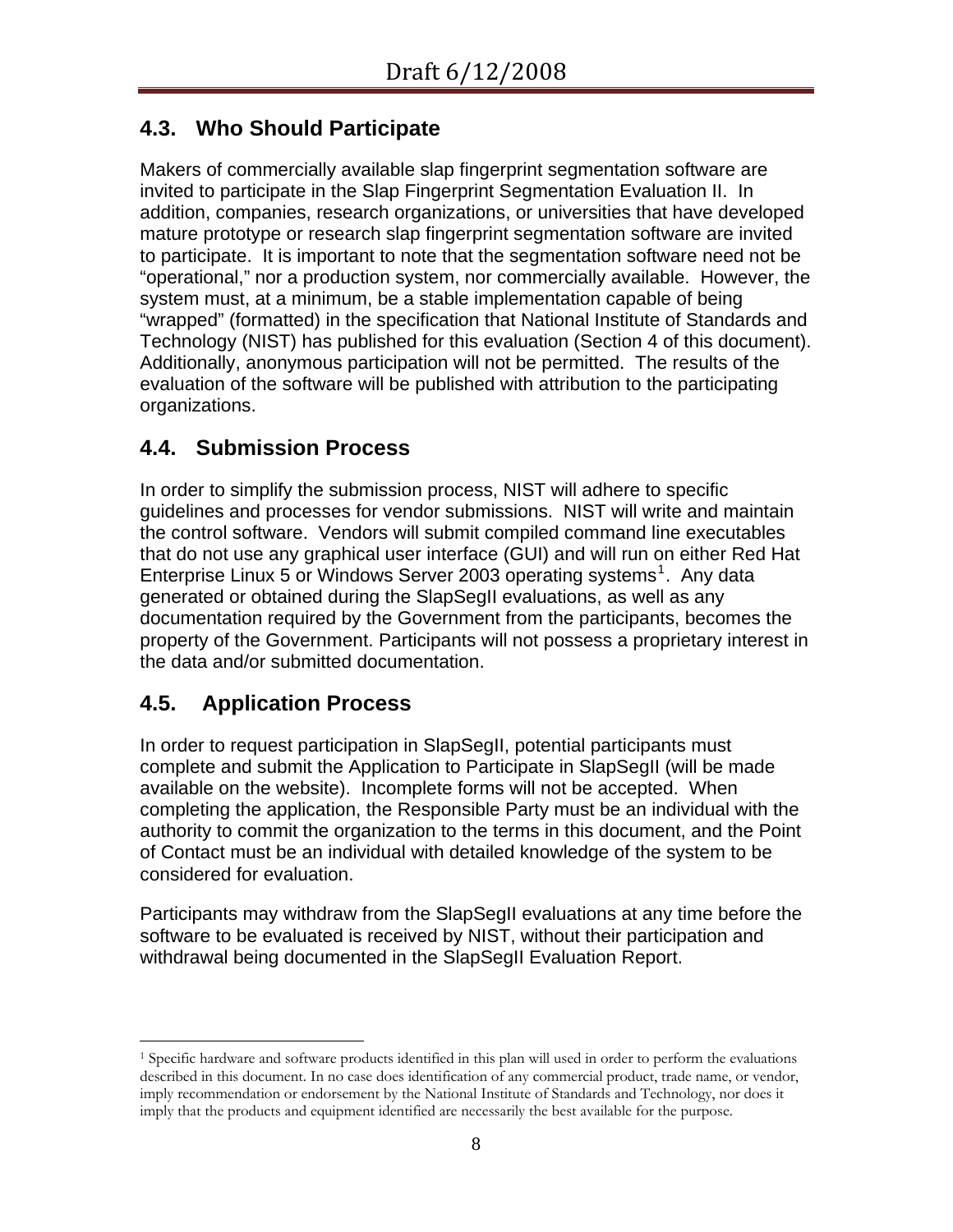Upon receipt of the signed form by NIST, the organization will be classified as a "Participant". NIST must receive the form by the due date described in the SlapSegII Calendar, as posted on the SlapSegII website for inclusion in the initial evaluation report. Registered participants should then download the small Validation Dataset when it is available on the website.

# **4.6. Points of Contact**

The SlapSegII Liaison is the government point of contact for SlapSegII. All correspondence should be directed to [slapseg@nist.gov](mailto:slapseg@nist.gov), which will be received by the SlapSegII Liaison and other SlapSegII personnel. Any correspondences may be posted on the FAQ (Frequently Asked Questions) area of the SlapSegII website at the discretion of the SlapSegII Liaison. The identity of those persons or organizations whose correspondences lead to FAQ postings will not be made public in the FAQ.

# **4.7. Validation Data**

In order to minimize the variability introduced to testing by the physical differences in vendor hardware versus NIST hardware, NIST will provide sample/validation data to the vendors prior to testing. This validation data will be used to ensure that the software produces the same results on vendor computers and NIST computers. Thus ensuring the software being tested will produce the required data format during testing.

# **4.7.1. Access to SlapSegII Validation Data**

The SlapSegII Validation Data will be supplied to Participants to assist in preparing for SlapSegII. The fingerprints in the SlapSegII Validation Data are representative of the SlapSegII Test Data only in format. Image quality, collection device, and other characteristics may vary between the Validation and Test Datasets.

## **4.7.2. Validation and Submission Process**

Prior to submission of their SDK the participant needs to verify that their software executes on the validation data and produces segmentation information in the required format.

After the Participant has executed his software on the Validation Data, the output of the validation data must be submitted to NIST along with the SDK. Software can be sent by email (**file must be encrypted using encryption key provided by NIST, procedures will be posted on the SlapSegII website.**) to [slapseg@nist.gov,](mailto:slapseg@nist.gov) or on CD (recommend encrypting the files on the CD) to: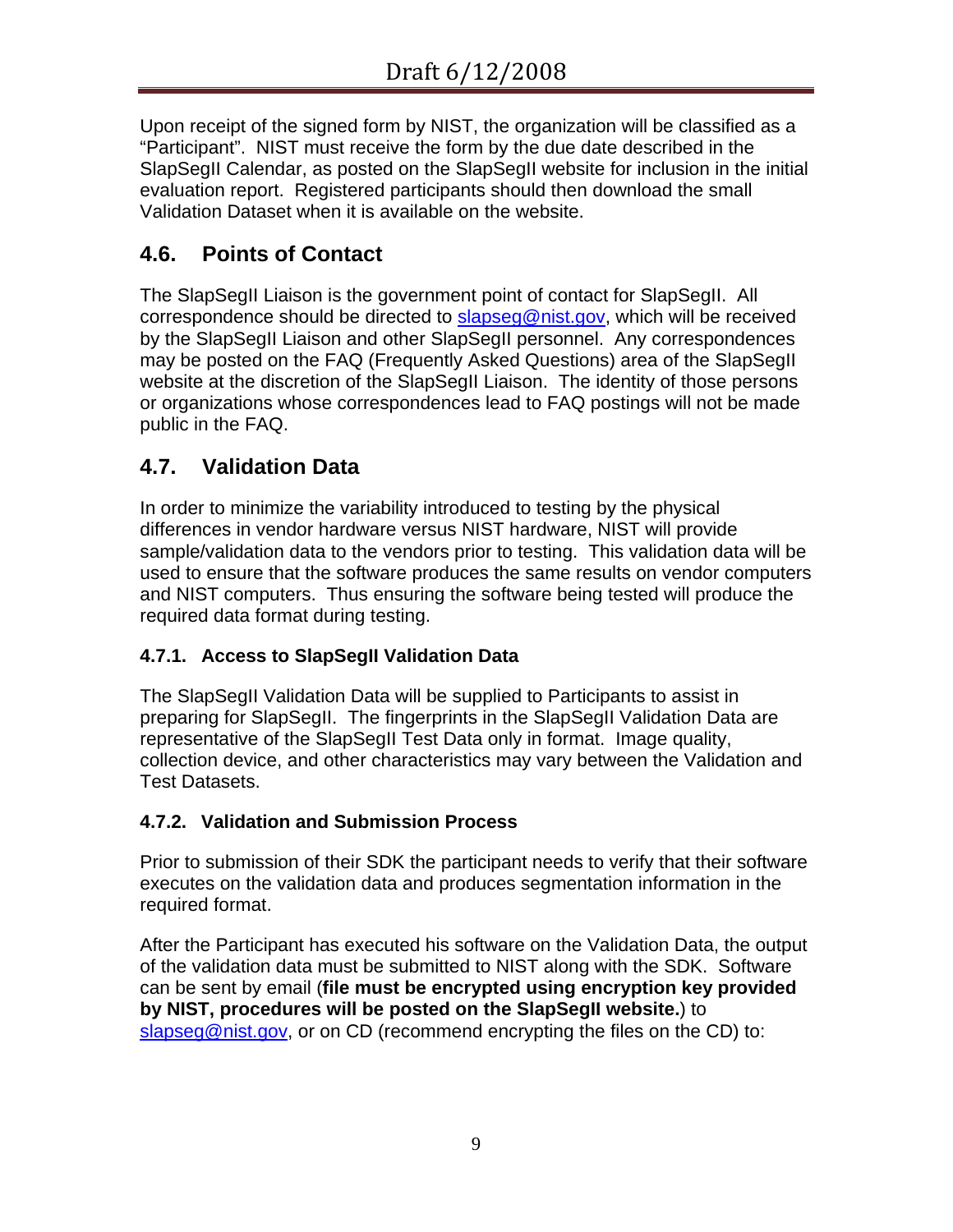Slap Fingerprint Segmentation Evaluation II (SlapSegII) Liaison National Institute of Standards and Technology Information Access Division (894) 100 Bureau Drive, Stop 8940 Gaithersburg, MD 20899-8940

Software submitted must be compliant with the section [4](#page-6-0) of the SlapSegII Documentation, as posted on the SlapSegII website at

#### <http://fingerprint.nist.gov/SlapSegII/slapsegII.pdf>

Upon receipt of the SDK and validation output, NIST will attempt to reproduce the output by executing the SDK on the validation data using a NIST computer. In the event of disagreement in the output, if the software is found to be nonfunctional or non-compliant with section [4](#page-6-0) of this document, or the validation dataset results cannot be replicated by NIST, participants will be notified with a detailed description of the problem(s) and given a reasonable opportunity to resubmit (as time allows) according to the discretion of the SlapSegII Liaison.

## **4.8. Application Inputs**

 $\overline{a}$ 

Slap Fingerprint Segmentation Evaluation II will investigate the accuracy of fingerprint image segmentation systems for use with multi-finger slap images. These slap images will consist of both 2 inch slap data (fingerprint are rotated) and 3 inch slap data (no rotation). The 2 inch data contains left and right four finger slap images that are live-scan and rescanned ink. The 3 inch data contains left and right four finger slap images as well as slap impressions containing both left and right thumbs. All 3 inch data is live-scan.

The submitted segmentation application is assumed to run on Windows Server [2](#page-9-0)003 or Red Hat Linux Enterprise 5.0, on x86 platforms<sup>2</sup>. Other options must be approved by the Test Liaison. The application must have a command-line interface as specified in this document; no other user interface is permissible.

The segmentation application must be capable of taking as input an uncompressed raw slap image, and outputting the segmentation coordinates as specified in this document.

<span id="page-9-0"></span><sup>2</sup> Specific hardware and software products identified in this plan will used in order to perform the evaluations described in this document. In no case does identification of any commercial product, trade name, or vendor, imply recommendation or endorsement by the National Institute of Standards and Technology, nor does it imply that the products and equipment identified are necessarily the best available for the purpose.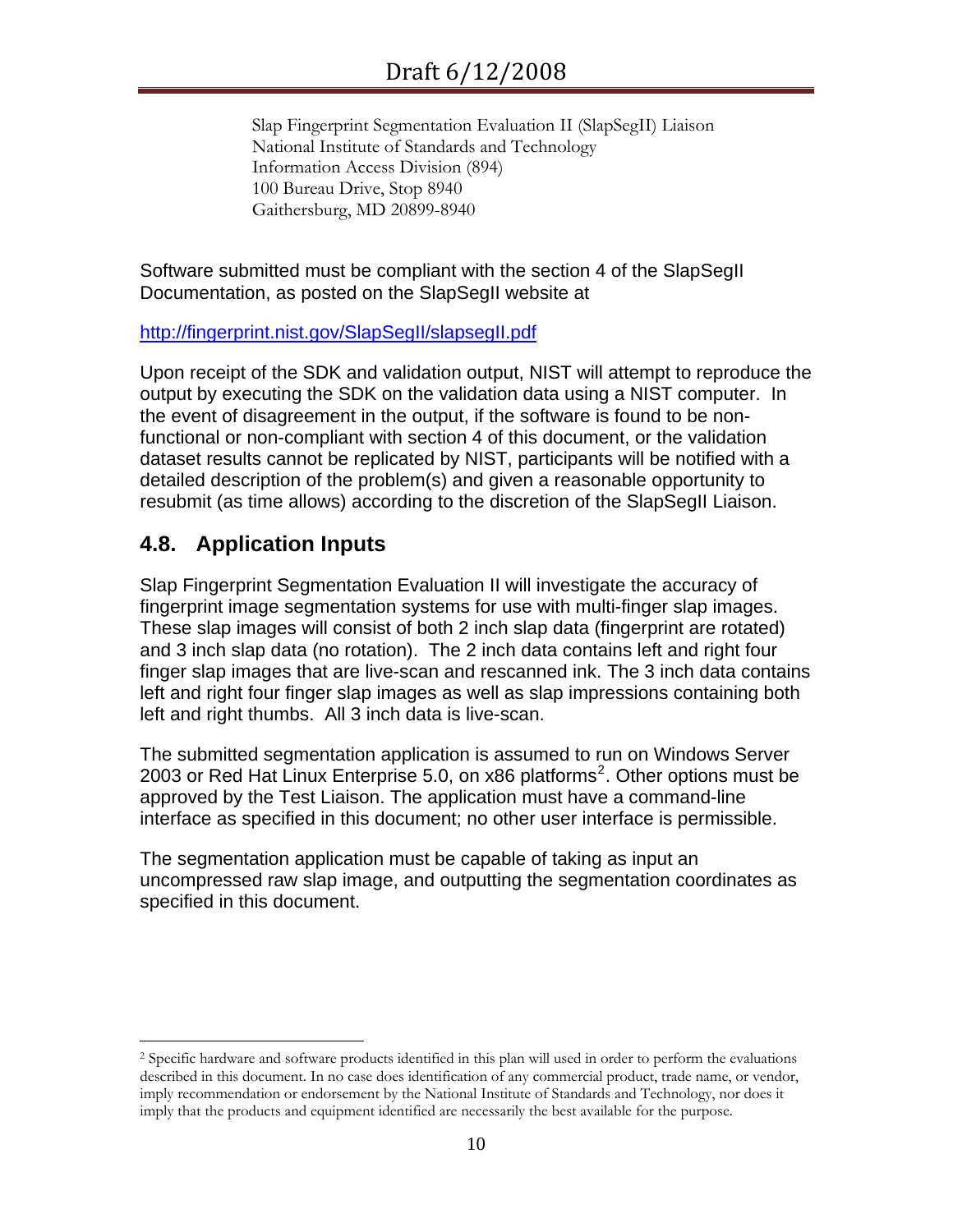### **4.8.1. Slap Image Files**

The segmentation application must be capable of processing multi-finger slap images stored raw pixel data files.

Syntactically correct samples will be made available on the website.

#### **4.8.1.1. Resolution and Dimensions**

All images for this test shall be 500 PPI resolution (horizontal and vertical). The dimension of the 3 inch slap images are 1576 x 1572 pixels (80mm x79.9mm, 3.15in x 3.14in). The majority of the 2 inch slap images are 1600 x 950 pixels (81.3mm x 48.3mm, 3.2in x 1.9in) but may be as large as ?? x ?? pixels.

#### **4.8.1.2. Slap Image Filenames**

Multi-finger slap image files shall be specified in the command line either by relative pathnames, or fully-qualified pathnames. Unix-style forward slashes ("/") shall be used, not Windows-style backward slashes ("\"). For example,

#### **/3inch/data/slap001.raw**

The *root* filename is defined as the filename without the path or extension. For example,

#### **slap001**

Root filenames will be limited to alphanumeric characters and underscores. Symbolic links or Windows shortcuts will not be used.

#### **4.8.1.3. Raw File Format**

Raw 8-bit grayscale image files are canonically encoded with black equal to 0, white equal to 255, etc.; stored left to right, top to bottom, with one 8-bit byte per pixel. The number of bytes in a file is exactly the image width \* image height, as measured in pixels; there is no header.

#### **4.8.2. Input Parameters**

The following information shall be provided as parameters to the segmentation application:

#### **Identifier [-i]**

If this input is given the segmentation algorithm will return the software vendor's point of contact email address without performing any segmentation. This will be used to confirm that the correct segmentation algorithm is run for the testing vendor. Optionally, the vendor can provide version information after the email address.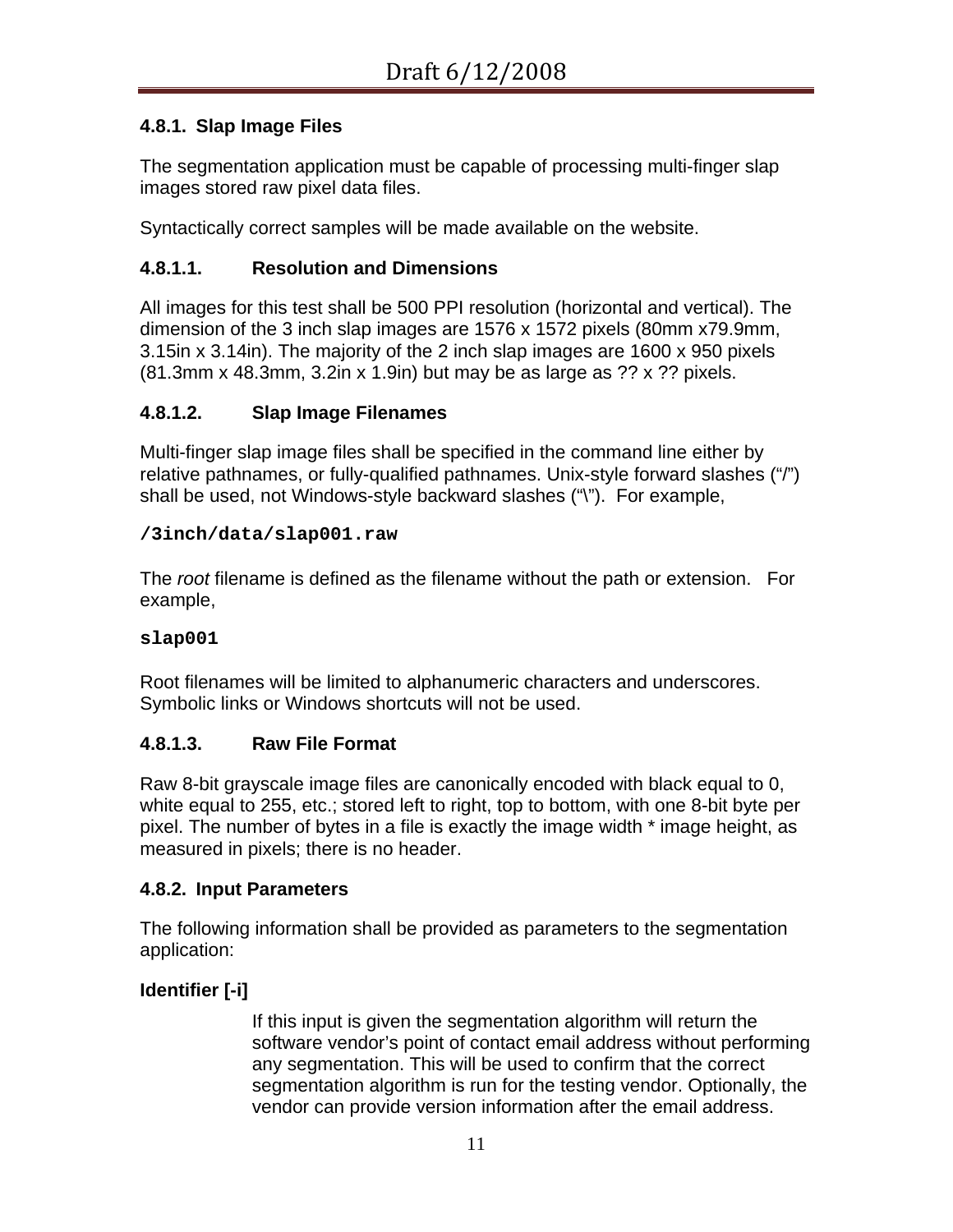### **Type [-t]**

specifies the type of the fingerprint image: **2** (2 inch), **3** (3 inch).

#### **Hand identifier[-h]**

specifies **R** (right hand ), **L** (left hand), or **T** (two thumb, 3 inch only) corresponding to the specified slap image.

#### **Source [-s]**

specifies the source of the fingerprint image: **L** (livescan), **P** (paper), or **U** (unspecified; could be livescan or paper).

The parameters (if present) will always be in the stated order. Parameters will be separated by spaces or tabs.

#### **4.8.2.1. Example Command-line Usage**

The following are examples of how the input parameters may be specified to the segmentation application (using "Unix-like" command-line usage syntax). In the following examples, items within "[ ]" are optional. The application should be named "ssIIseg" (Linux) or "ssIIseg.exe" (Windows).

#### **Usages:**

**ssIIseg –i** 

#### **ssIIseg –t TYPE -h ID –s SOURCE image.raw WIDTH HEIGHT**

#### **-i**

Segmentation algorithm only returns vendor point of contact email address for confirmation that testing is linked to correct vendor. Optionally, version information can be provided after the email address.

#### **-t TYPE**

Slap image type (**2**=2 inch, **3**=3 inch, no other cases)

#### **-h ID**

Hand identifier (**R**=right, **L**=left, **T**=Two Thumbs) (no other cases; uppercase only)

#### **-s SOURCE**

Fingerprint image source (**L**=live-scan, **P**=paper, **U**=unspecified) (no other cases; uppercase only). 3 inch data will be all live-scan and 2 inch can be a mix of live-scan, paper, and unknown.

#### **image.raw WIDTH HEIGHT**

Raw image filename with height and width in pixels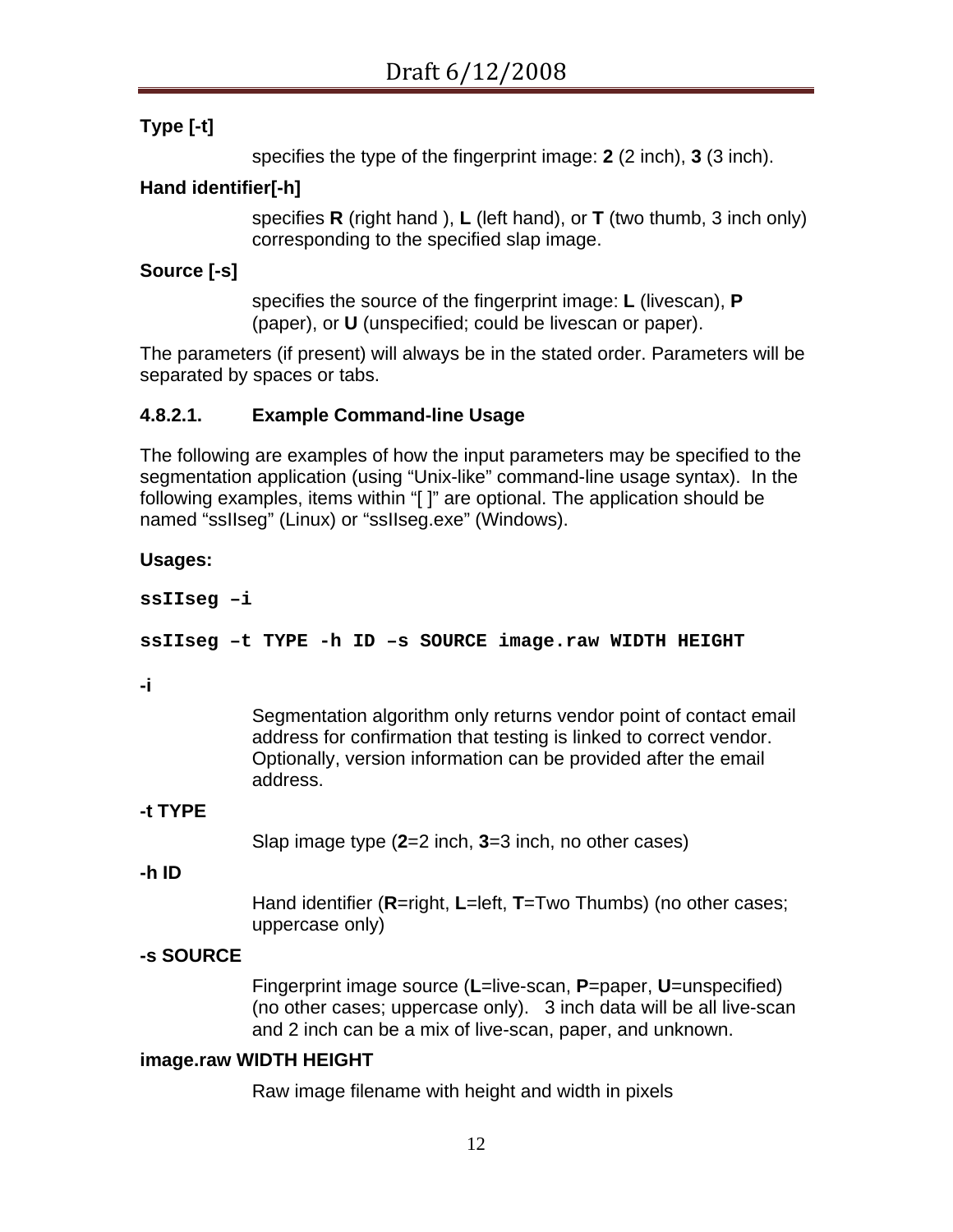**Examples:** 

**ssIIseg –i** 

**ssIIseg –t 3 –h L –s L slap001.raw 1576 1572** 

## **4.9. Application Outputs**

#### <span id="page-12-0"></span>**4.9.1. Segmentation Coordinates**

The segmentation output for each input image will be multiple lines of text which contain the segmentation box coordinates for each expected finger in the slap image. The output coordinate format will be based on the type-14 record from ANSI/NIST-ITL 1-2007 [\[4](#page-22-1)].

For 2 inch images the output will be the x,y coordinates for all four corners of the segmentation box and the angle of rotation (theta) for the fingerprints in the image. The corner x,y coordinates will be listed in the following order: top-left, top-right, bottom-left, and bottom-right. The rotation angle will use positive for clockwise rotation and negative for counter-clockwise rotation and be given in degrees of rotation. Zero degrees will be at vertical.

All 3 inch input data is assumed to be vertical/non-rotated and the segmentation should be the best fit vertical/non-rotated box for each finger in the slap image. The segmentation coordinates for the 3 inch slap will be the x-position of the left side, x-position of the right side, y-position of the top, and y-position of the bottom of the segmentation box. All x,y positions are from the top-left corner of the slap image.

The finger positions are the position codes defined in Table 12 of ANSI/NIST-ITL 1-2007 [\[4\]](#page-22-1):

> Right thumb Right index Right middle Right ring Right little Left thumb Left index Left middle Left ring Left little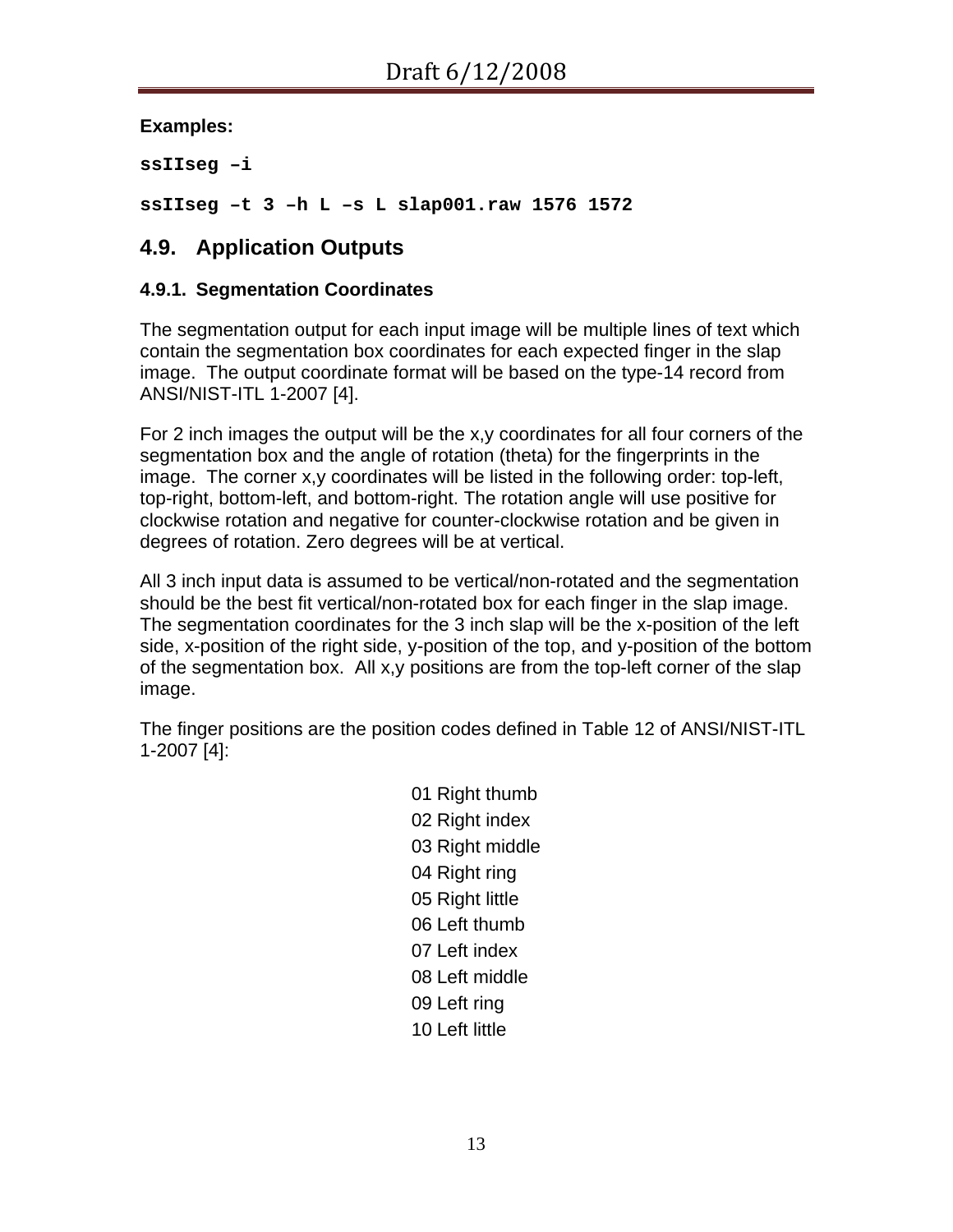The output should be written to a file with the same name as the input file but changing the extension from .raw to .sgm. For example if the input file is image.raw the output file should be image.sgm. The output file should be written in the same directory path as the input file. Examples for each image type are:

#### *2 Inch Right Hand:*

 $02, x_{tl}, y_{tl}, x_{tr}, y_{tr}, x_{bl}, y_{bl}, x_{br}, y_{br}$  $03, x_{tl}, y_{tl}, x_{tr}, y_{tr}, x_{bl}, y_{bl}, x_{br}, y_{br}$  $04, x_{tl}, y_{tl}, x_{tr}, y_{tr}, x_{bl}, y_{bl}, x_{br}, y_{br}$  $05, x_{tl}, y_{tl}, x_{tr}, y_{tr}, x_{bl}, y_{bl}, x_{br}, y_{br}$ Theta

#### *2 Inch Left Hand:*

 $07, x_{tl}, y_{tl}, x_{tr}, y_{tr}, x_{bl}, y_{bl}, x_{br}, y_{br}$  $08, x_{tl}, y_{tl}, x_{tr}, y_{tr}, x_{bl}, y_{bl}, x_{br}, y_{br}$  $09, x_{tl}, y_{tl}, x_{tr}, y_{tr}, x_{bl}, y_{bl}, x_{br}, y_{br}$  $10, x_{tl}, y_{tl}, x_{tr}, y_{tr}, x_{bl}, y_{bl}, x_{br}, y_{br}$ theta

#### *3 Inch Right Hand:*

02, X<sub>left</sub>, X<sub>right</sub>, Y<sub>top</sub>, Y<sub>bottom</sub> 03, X<sub>left</sub>, X<sub>right</sub>, Y<sub>top</sub>, Y<sub>bottom</sub> 04, X<sub>left</sub>, X<sub>right</sub>, Y<sub>top</sub>, Y<sub>bottom</sub> 05, X<sub>left</sub>, X<sub>right</sub>, Y<sub>top</sub>, Y<sub>bottom</sub>

#### *3 Inch Left Hand:*

07, X<sub>left</sub>, X<sub>right</sub>, Y<sub>top</sub>, Y<sub>bottom</sub> 08, X<sub>left</sub>, X<sub>right</sub>, Y<sub>top</sub>, Y<sub>bottom</sub> 09, X<sub>left</sub>, X<sub>right</sub>, Y<sub>top</sub>, Y<sub>bottom</sub> 10, X<sub>left</sub>, X<sub>right</sub>, Y<sub>top</sub>, Y<sub>bottom</sub>

#### *3 Inch Two Thumb:*

01, X<sub>left</sub>, X<sub>right</sub>, Y<sub>top</sub>, Y<sub>bottom</sub> 06, X<sub>left</sub>, X<sub>right</sub>, Y<sub>top</sub>, Y<sub>bottom</sub>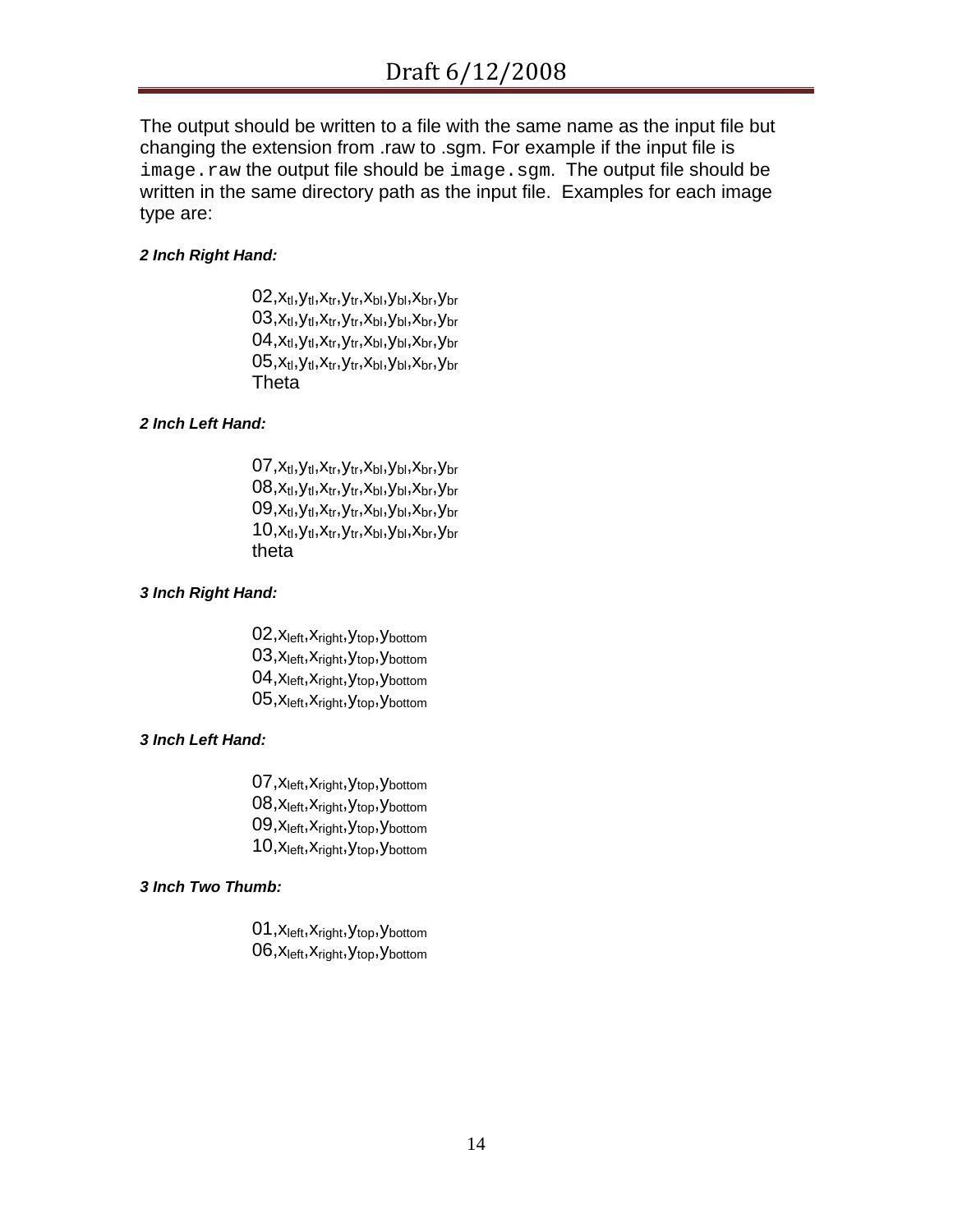If the segmentation algorithm can't detect/segment one or more of the fingers it must output a -1 after the finger number indicating it could not segment that finger. For example:

> 02, X<sub>left</sub>, X<sub>right</sub>, Y<sub>top</sub>, Y<sub>bottom</sub> 03,-1 04, X<sub>left</sub>, X<sub>right</sub>, Y<sub>top</sub>, Y<sub>bottom</sub> 05, X<sub>left</sub>, X<sub>right</sub>, Y<sub>top</sub>, Y<sub>bottom</sub>

# **4.10. Error Codes and Handling**

The segmentation application shall exit with a return code of zero on success. The participant must provide documentation of all (non-zero) error or warning codes (see section [4.11\)](#page-14-0).

The application should include error/exception handling so that in the case of a crash, the return code is still provided to the calling shell.

We request that the following return codes be used:

## **Return code Explanation**

- 1 Unable to read input file
- 2 Unable to open input file
- 10 0 fingers could be segmented
- 11 Only 1 finger could be segmented
- 12 Only 2 fingers could be segmented
- 13 Only 3 fingers could be segmented
- 20 63 Application-specific fatal errors (explained in documentation)
- 64 127 Application-specific non-fatal warnings (explained in documentation)

All errors, warnings and informational messages shall be limited to output displayed via standard output or standard error. No GUI-type dialog windows are permitted.

# <span id="page-14-0"></span>**4.11. Software and Documentation**

## **4.11.1. Application type and platform**

The application provided shall be command-line driven, and capable of being run in non-interactive "batch mode." No graphical user interface (GUI) is permitted.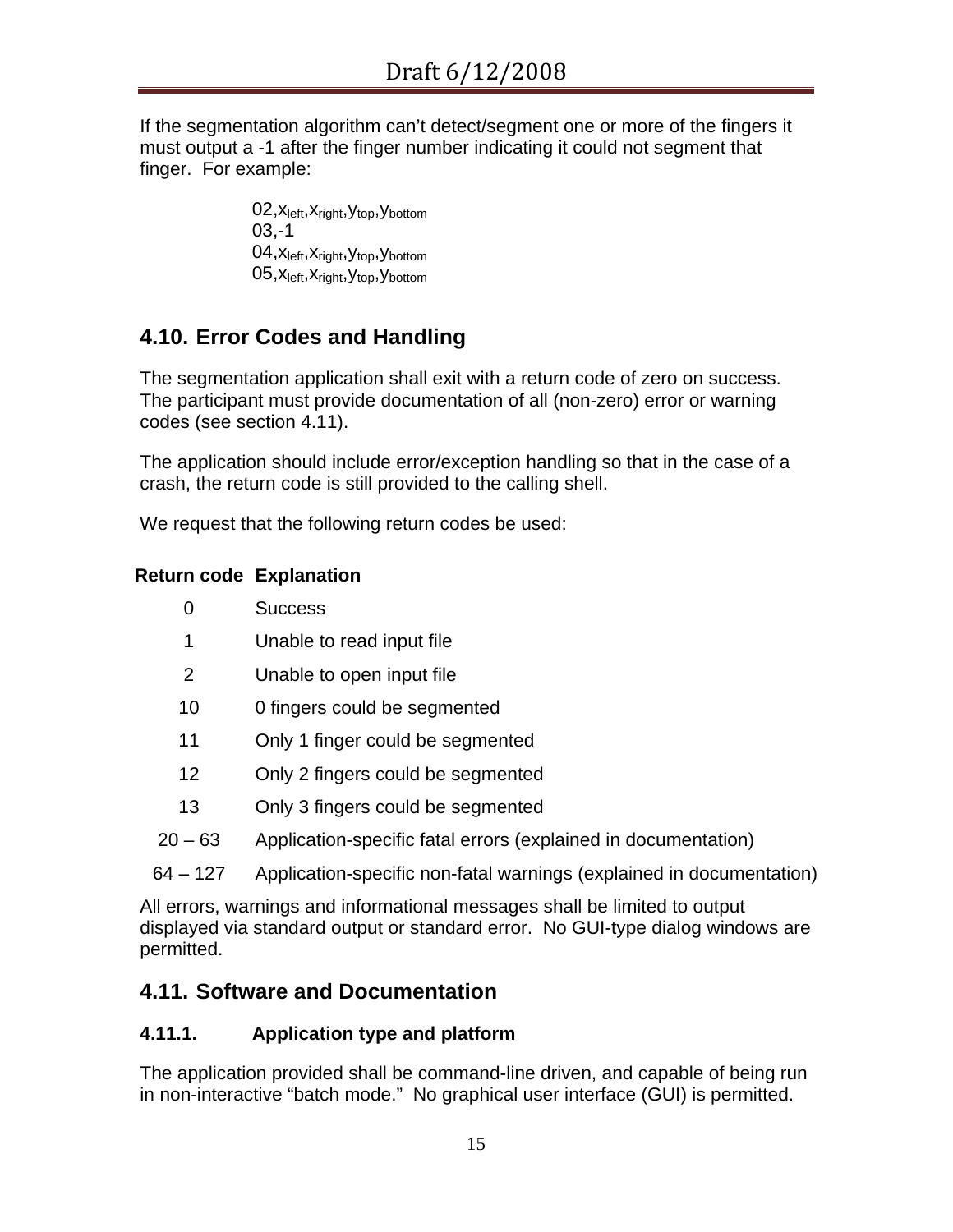Test participants shall provide NIST with binaries only (i.e. no source code) for their segmentation application. Testing of segmentation systems will be performed on commercial, off-the-shelf PCs. Applications running on Red Hat Enterprise Linux 5 or Microsoft Windows Server 200[3](#page-15-0) are preferred<sup>3</sup>; other operating systems must be approved by the Test Liaison.

### **4.11.2. Installation**

Segmentation software must install and run easily to be evaluated. The application shall be immediately executable without use of an installation program. Please contact the Test Liaison if an installation program is absolutely necessary. The application shall be executable on any number of machines without requiring additional machine-specific license control procedures or activation.

It is preferred that the application be packaged as a single executable file. If external libraries (such as DLLs) are necessary, they must work from the application directory, and not require installation in another location.

#### **4.11.3. External Communication**

The segmentation software running on NIST hosts shall not write any data to external resources (e.g. server, file, network connections, or other process) other than those explicitly allowed in this document.

### **4.11.4. Documentation**

Complete documentation of application usage shall be provided, and shall detail any additional functionality or behavior beyond what is specified in this document. The documentation must define all error and warning codes.

### **4.11.5. Speed**

 $\overline{a}$ 

Software that runs excessively slow cannot be evaluated. On average, segmentation software should take less than five (5) seconds to segment a slap image (using a 2.8 GHZ Pentium Xeon processor). Due to resource limitations, software that takes longer than that may not be evaluated. Processing speed will be noted but will not be a primary evaluation criterion.

<span id="page-15-0"></span><sup>&</sup>lt;sup>3</sup> Specific hardware and software products identified in this plan will used in order to perform the evaluations described in this document. In no case does identification of any commercial product, trade name, or vendor, imply recommendation or endorsement by the National Institute of Standards and Technology, nor does it imply that the products and equipment identified are necessarily the best available for the purpose.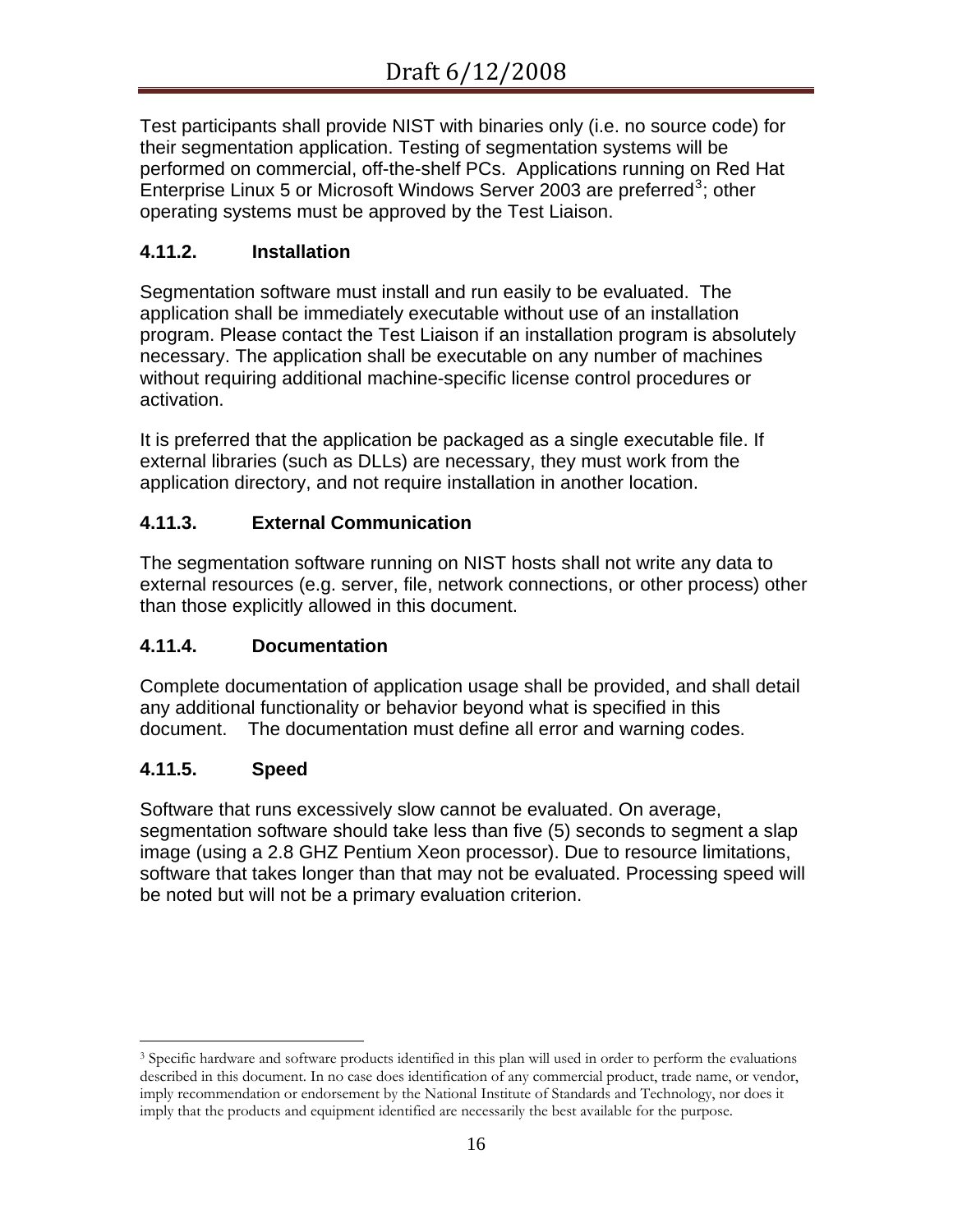# **4.12. Sample Data and Results**

Participants must test their software using the SlapSegII sample data, and email these results to the Test Liaison for validation before sending software to NIST for evaluation

# **4.13. SlapSegII Calendar (Tentative)**

| Date           |                                                       |  |  |
|----------------|-------------------------------------------------------|--|--|
| 5/8/2008       | Announcement/Request for Comments                     |  |  |
| 5/23/2008      | <b>End Comment Period</b>                             |  |  |
|                | Release Final Test Plan                               |  |  |
| 6/3/2008       | <b>Start Accepting Applications</b>                   |  |  |
|                |                                                       |  |  |
| 6/12/2008      | Validation Data Available                             |  |  |
| 6/27/2008      | Last Day for Applications                             |  |  |
| 7/25/2008      | <b>Validation Data Results Submission</b><br>Deadline |  |  |
| 8/1/2008       | Software Submission Deadline                          |  |  |
| Oct./Nov. 2008 | <b>Results Report Issued</b>                          |  |  |

# **5. Evaluation Data**

In an operational environment, slap segmentation is required for Ten-print Cards and Identification Flats. Ten-print Cards are synonymous with two inch data. Identification Flats are synonymous with three inch data. Two inch, Ten-print Card, contains a right slap and left slap without thumbs. Three inch, Identification Flats, contains a right slap, left slap, and thumbs.

The segmentation process varies for two inch data and three inch data, due to the size of the image and number of components within the image. Because of the differences in the segmentation process, the SlapSegII test will evaluate segmentation of both two inch data and three inch data as separate tests. Vendors will be given the option of selecting to participate in the two inch test, three inch test, or both. Each test will be run using data, with approximately 20,000 to 24,000 subjects per test. The two inch test will be conducted using data from the law enforcement quality data, while the three inch test will use Identification Flats from the Department of State (DOS3).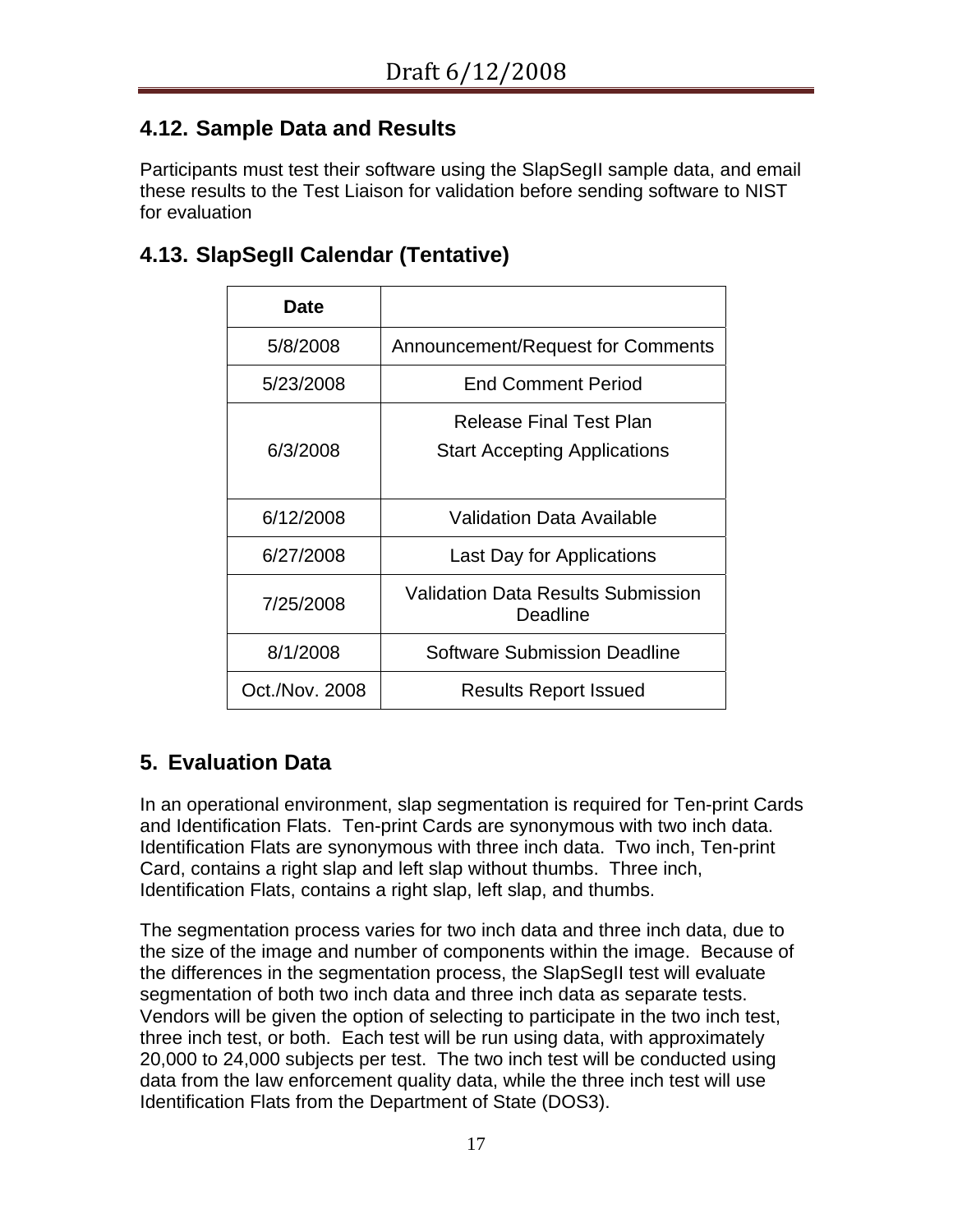The 2 inch dataset consists of a random selection of approximately 20,000 subjects with right and left hand slap images. The data contains mostly of livescan images and some scanned ink images. There is rotation in the images.

The three inch segmentation set will be conducted using the DOS3 dataset. The DOS3 dataset consists of a random selection of approximately 24,000 subjects with right hand, left hand, and thumb images. The thumb image is a single image that captures left and right thumb simultaneously. The data contains only live-scan images. The fingerprints are assumed vertical with no rotation so there is no rotation of the segmentation boxes.

# **5.1. Dataset Ground Truth**

The ground truth data is based on the NIST fingerprint segmentation algorithm NFSEG. Humans examined every slap image starting with the NFSEG segmentation boxes and hand corrected all errors to produce the ground truth segmentation. The three main errors the examiners looked for were excess white space between a segmentation box edge and the fingerprint, a box side touching fingerprint ridges, and the bottom side correctly placed at the first crease. [Figure 6](#page-18-0) shows an example of ground truth segmentation boxes.

The ground truth boxes were placed to capture only the part of the finger above the first joint (ie. the finger tip). The left, right, and top sides of the segmentation boxes were placed so that a small amount of white space existed between the segmentation box and those edges of the fingerprint. Ground truth information will be included with validation data allowing users to see what is considered "small amount of white space." If two fingers are touching the box sides are placed along the point of contact.

The bottom side of the segmentation box was placed in the middle of the first joint/crease of the finger. If there was not a well defined white space at the crease, the box was still placed in the middle of the crease cutting through any ridge information that existed. If there was a slight slant in the fingerprint, (see  $2<sup>nd</sup>$  print in [Figure 6](#page-18-0)) the bottom side was placed to include the lowest part of the crease inside the segmentation box. Ground truth segmentation boxes do not extend past the edges of the slap image for 3-inch slap images but corners could be outside the edge of the image for 2-inch data depending on rotation angle.

After initial testing results are computed some ground truth data will be reviewed as deemed necessary to detect any human errors that may exist. This will include cases where all vendors miss the segmentation or a certain number miss the segmentation box (which will depend on the number of participating vendors)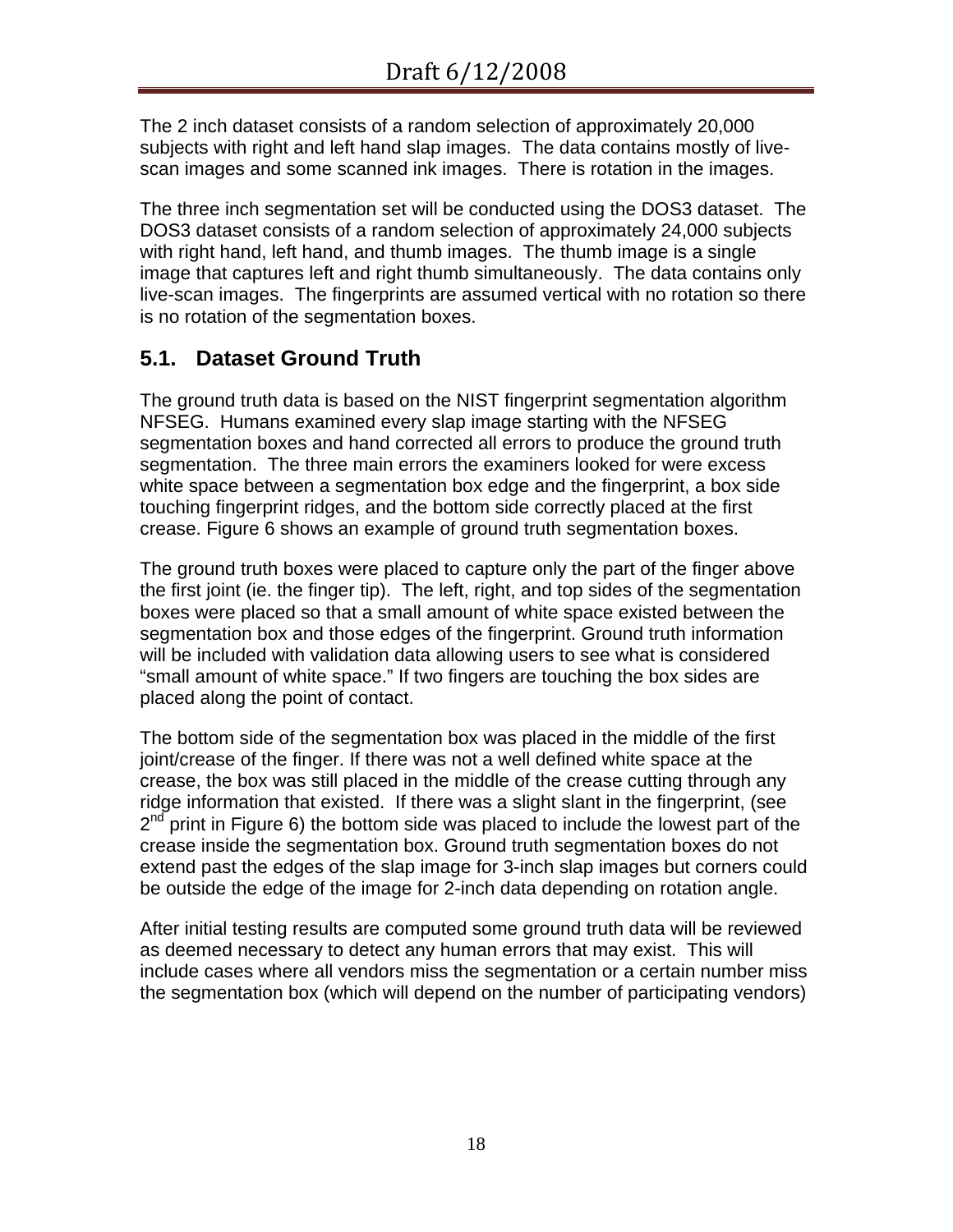

**Figure 6. Sample Ground Truth Boxes.** 

# <span id="page-18-0"></span>**5.2. Access to SlapSegII Test Data**

The SlapSegII Test Datasets are protected under the Privacy Act (5 U.S.C. 552a), and will be treated as Sensitive but Unclassified (SBU) and/or Law Enforcement Sensitive. SlapSegII participants will not have access to SlapSegII test data, before, during, or after the test.

## **6. How Successful Segmentation will be Determined in SlapSegII**

# **6.1. 3 Inch Data**

The measure of a successful segmentation for the 3 inch dataset will be a comparison of the segmentation algorithm's output to hand marked ground truth coordinates to determine if they are within an acceptable tolerance. The tolerances allowed are based on matching tests done with slap image data that has rolled mates. Tolerance values were selected so that segmentation would not significantly impact a matcher's ability to match the segmented fingerprint.

A sample of slap image data was selected from a dataset that also had rolled images. Testing was conducted to determine what tolerances around the hand marked ground truth segmentation boxes would produce a minimal effect on matching results using the more accurate matchers evaluated in the proprietary fingerprint template test  $(PFT)^4$  $(PFT)^4$  <http://fingerprint.nist.gov/PFT/index.html>.

The initial matching results were computed by matching the hand marked ground truth segmented fingerprint images against the rolled fingerprint images. A threshold was chosen based on these initial results and was fixed throughout the rest of the comparisons.

<span id="page-18-1"></span> $\overline{a}$ 4 Specific hardware and software products identified in this plan will used in order to perform the evaluations described in this document. In no case does identification of any commercial product, trade name, or vendor, imply recommendation or endorsement by the National Institute of Standards and Technology, nor does it imply that the products and equipment identified are necessarily the best available for the purpose.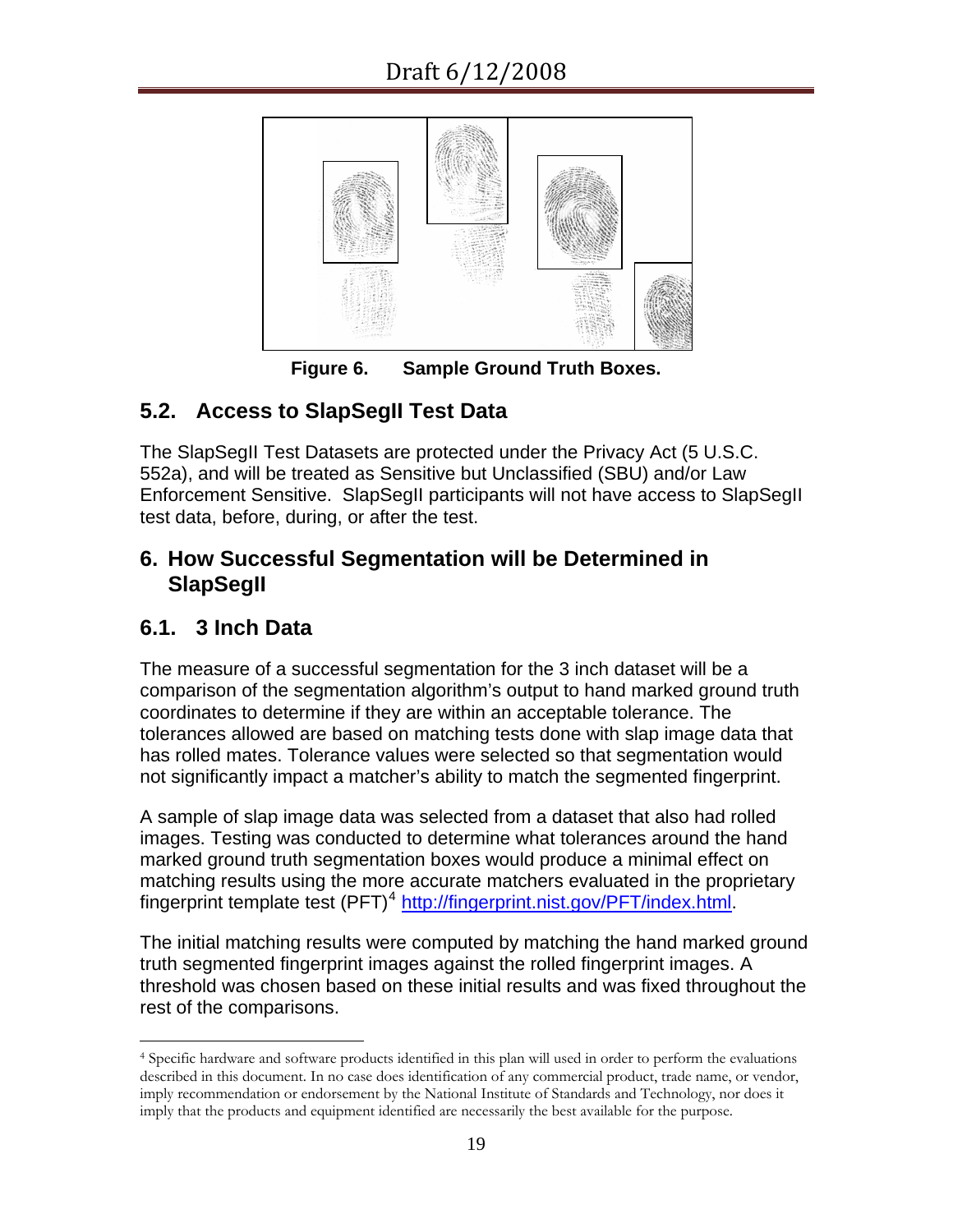Next each ground truth segmentation box was adjusted by various amounts and those segmentation results were matched against the same rolled images. These results were then compared to the "ground truth" results to determine how varying the edges of the ground truth box affected the number of False Rejects (FR) and False Accepts (FA) during matching.

[Figure 7](#page-20-0) shows the averages for the various matching results and different tolerances across all the fingers in both hands. The first row in the table ("Ground Truth") shows the number of false rejects and false accepts for the hand marked ground truth segmentation boxes. The "change from ground truth" columns show the difference between the number of FR/FA for a given tolerance adjustment and the ground truth value from the first row. The average number of mates in the dataset was 9,300 and the average number of non-mates was 36,713. The average size of the segmented images over the entire dataset was 270 pixels x 436 pixels.

The "All sides" rows show results for varying all four sides at the same time at the given tolerance. These two rows show that there is improvement in matcher performance when allowing the size of the segmentation boxes to increase beyond the size of the ground truth results. This allows the upper tolerance for the left, right, top and bottom to be set at +64 pixels. Since the crease is a more difficult area to detect and most of the better matchers crop the input image during enrollment, the bottom tolerance will be set to allow +128 pixels over the ground truth bottom edge.

The last 8 rows of the table show the effects of varying the left, right, top and bottom individually by -32 and -64 pixels. These results indicate a significantly larger error rate for both FR and FA when allowing a -64 pixel change to the left or right side. The top and bottom are more tolerant to a change of -64 pixels.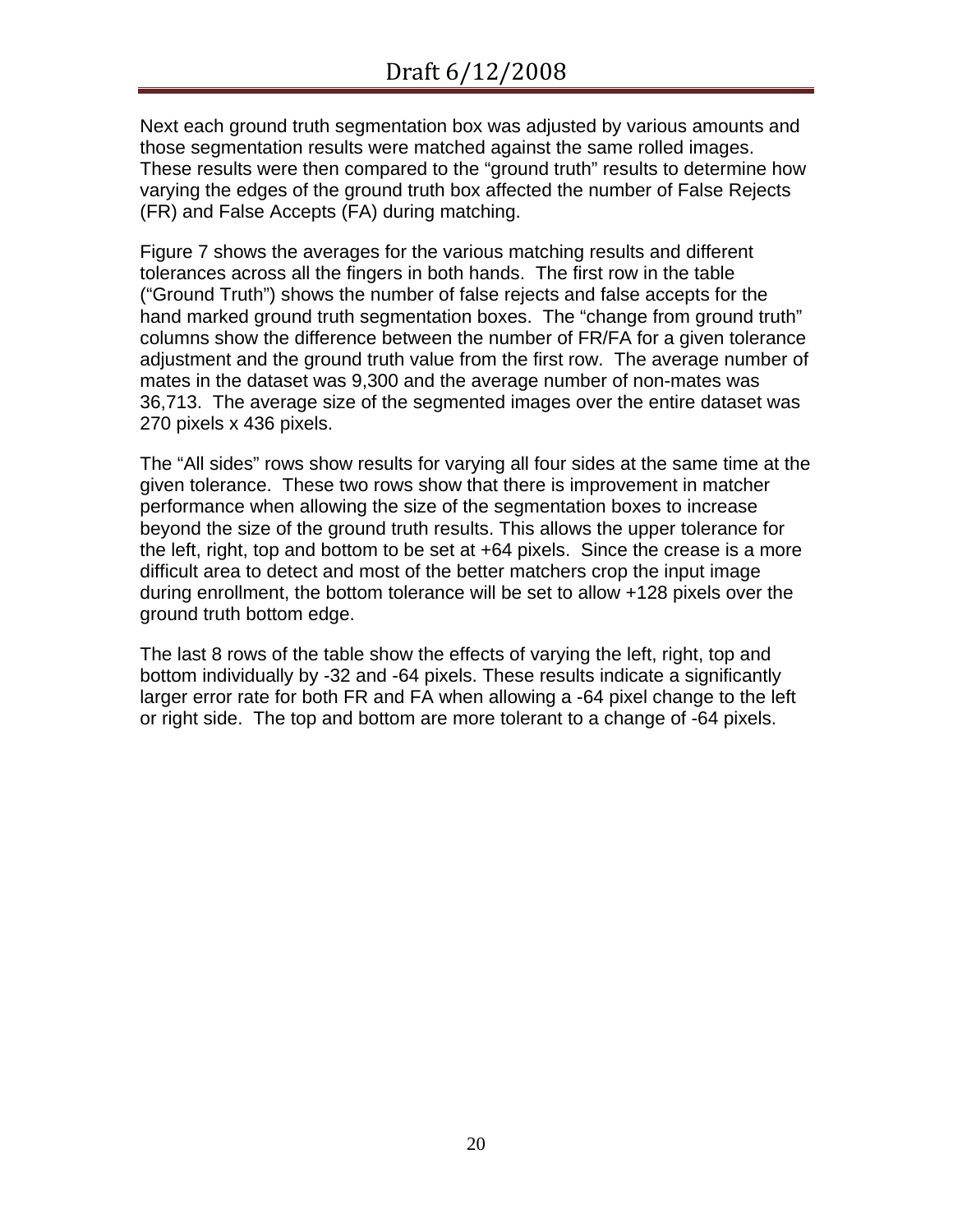Draft 6/12/2008

| <b>Variation</b>    | Average #<br><b>False Reject</b> | <b>Change from</b><br><b>Ground Truth</b> | Average #<br><b>False Accept</b> | <b>Change from</b><br><b>Ground Truth</b> |
|---------------------|----------------------------------|-------------------------------------------|----------------------------------|-------------------------------------------|
| <b>Ground Truth</b> | 77                               |                                           | 24                               |                                           |
| All Sides +32       | 68                               | -9                                        | 20                               | $-4$                                      |
| All Sides +64       | 62                               | $-15$                                     | 18                               | -6                                        |
| Left $-32$          | 86                               | 9                                         | 34                               | 10                                        |
| Left $-64$          | 97                               | 20                                        | 64                               | 40                                        |
| Right -32           | 87                               | 10                                        | 37                               | 13                                        |
| Right -64           | 103                              | 26                                        | 64                               | 40                                        |
| Top -32             | 78                               | 1                                         | 25                               | 1                                         |
| Top $-64$           | 81                               | $\overline{4}$                            | 33                               | 9                                         |
| Bottom -32          | 80                               | 3                                         | 27                               | 3                                         |
| Bottom -64          | 88                               | 11                                        | 32                               | 8                                         |

**Figure 7. Matching results (number of FRs and FAs) for different segmentation box tolerances.** 

<span id="page-20-0"></span>Based on the matching results shown in [Figure 7](#page-20-0) it is determined that the best tolerances for the left/right edges are as shown in the table in [Figure 8](#page-21-0). The solid line box is the size of the "average" image at 270 x 436 pixels which at 500 dpi is 0.54 inches x 0.87 inches. All the boxes are adjusted by a factor of two for better viewing.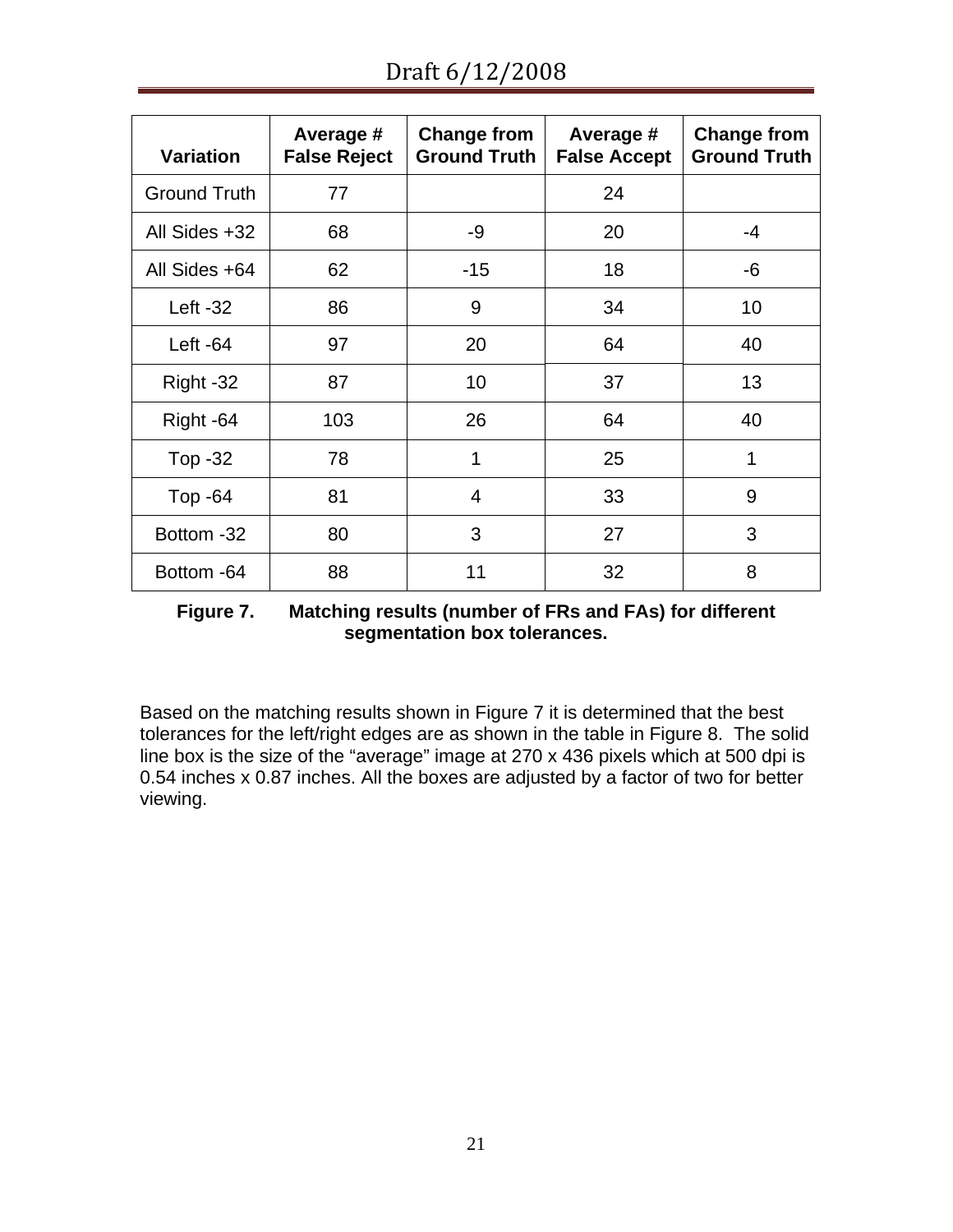

|               | <b>Segmentation Tolerances</b> |                                |  |
|---------------|--------------------------------|--------------------------------|--|
| <b>Side</b>   | <b>Lower Limit</b><br>(pixels) | <b>Upper Limit</b><br>(pixels) |  |
| Left/Right    | $-32$                          | $+64$                          |  |
| Top           | -64                            | $+64$                          |  |
| <b>Bottom</b> | -64                            | $+128$                         |  |

**Figure 8. Segmentation box tolerances.** 

<span id="page-21-0"></span>To further validate the choice of these segmentation box tolerances the NIST segmentor that was used in SlapSeg 04 was run on the data sample used to make [Figure 7](#page-20-0) and scored against the hand marked ground truth coordinates using the tolerances previously discussed and shown in [Figure 8.](#page-21-0) In SlapSeg04 the NIST segmentor was able to correctly segment 3 or more "matchable" fingers an average of 94.2% for slaps across the seven datasets used in that study [\[1\]](#page-22-0). Using this new metric for 3 inch data, the same segmentor can segment 3 more fingers 96.0% correct.

The reported results will use the tolerance shown in [Figure 8](#page-21-0) as the desired level of performance. Other tolerances will be shown which can be useful for vendors to see where segmentation errors may be occurring. This can include (but not limited to) results given by individual edges, individual fingers, and left/right hand statistics in different finger combinations like 3 or more per hand, index/middle, index/thumb, and both index fingers